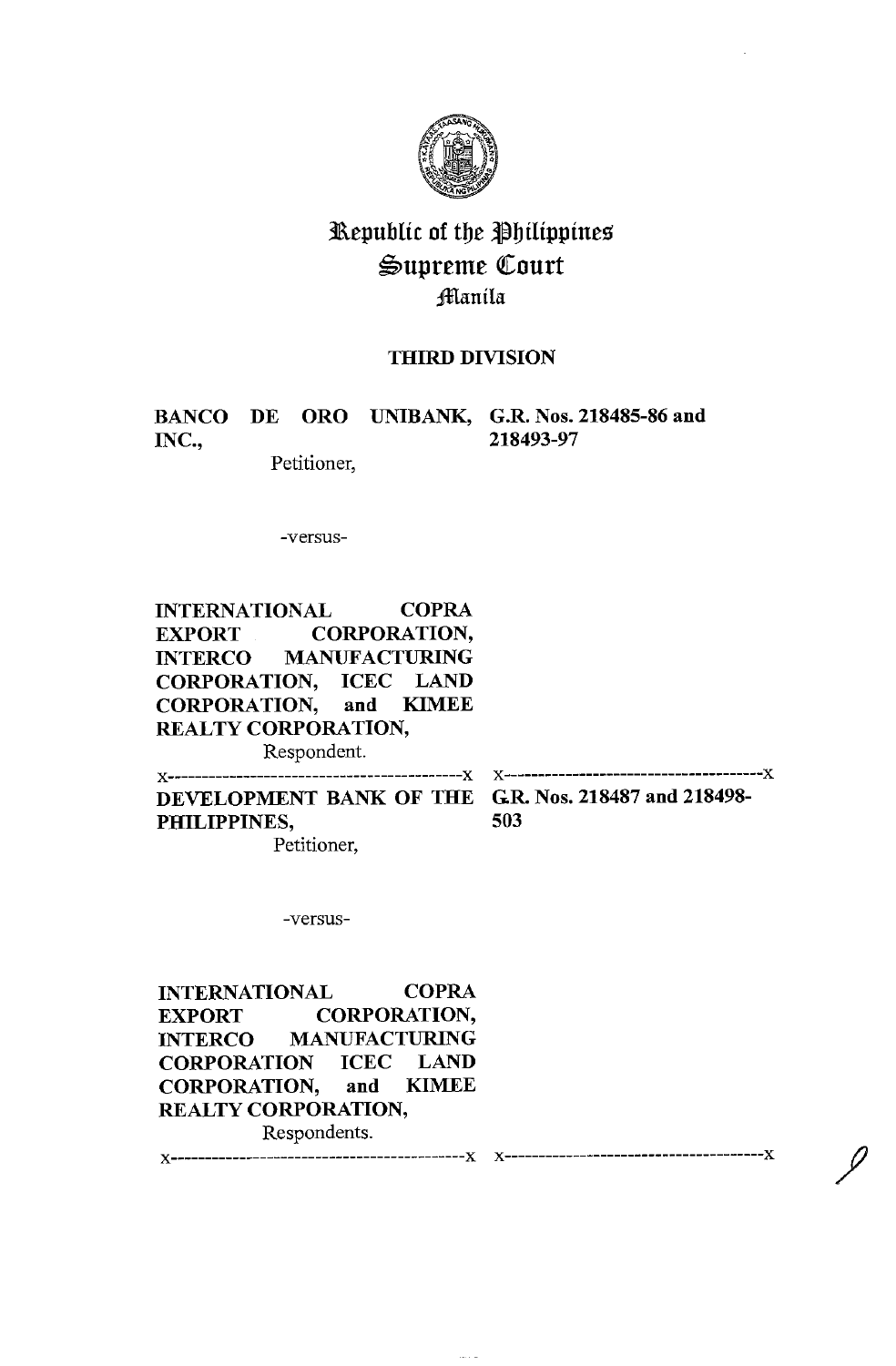**INTERNATIONAL EXPORT CORPORATION, 218504-07 INTERCO MANUFACTURING CORPORATION, ICEC LAND CORPORATION, and KIMEE REALTY CORPORATION,**  Petitioners,

**G.R. Nos. 218488-90 and** 

-versus-

**BANCO DE ORO UNIBANK, INC. and DEVELOPMENT BANK OF THE PHILIPPINES,**  Respondents.

**x-------------x x-----------------x EXPORT CORPORATION, INTERCO MANUFACTURING CORPORATION, ICEC LAND CORPORATION, and KIMEE REALTY CORPORATION,**  Petitioners,

**INTERNATIONAL COPRA G.R. Nos. 218491 and 218508-13** 

-versus-

**ALLIED BANKING CORPORATION and PHILIPPINE NATIONAL BANK,**  Respondents.

 $\mathscr{L}$ 

**x-------------x x----------x EXPORT CORPORATION, INTERCO MANUFACTURING CORPORATION, ICEC LAND CORPORATION, and KIMEE REALTY CORPORATION,** 

Petitioners,

**INTERNATIONAL COPRA G.R. Nos. 218523-29** 

-versus-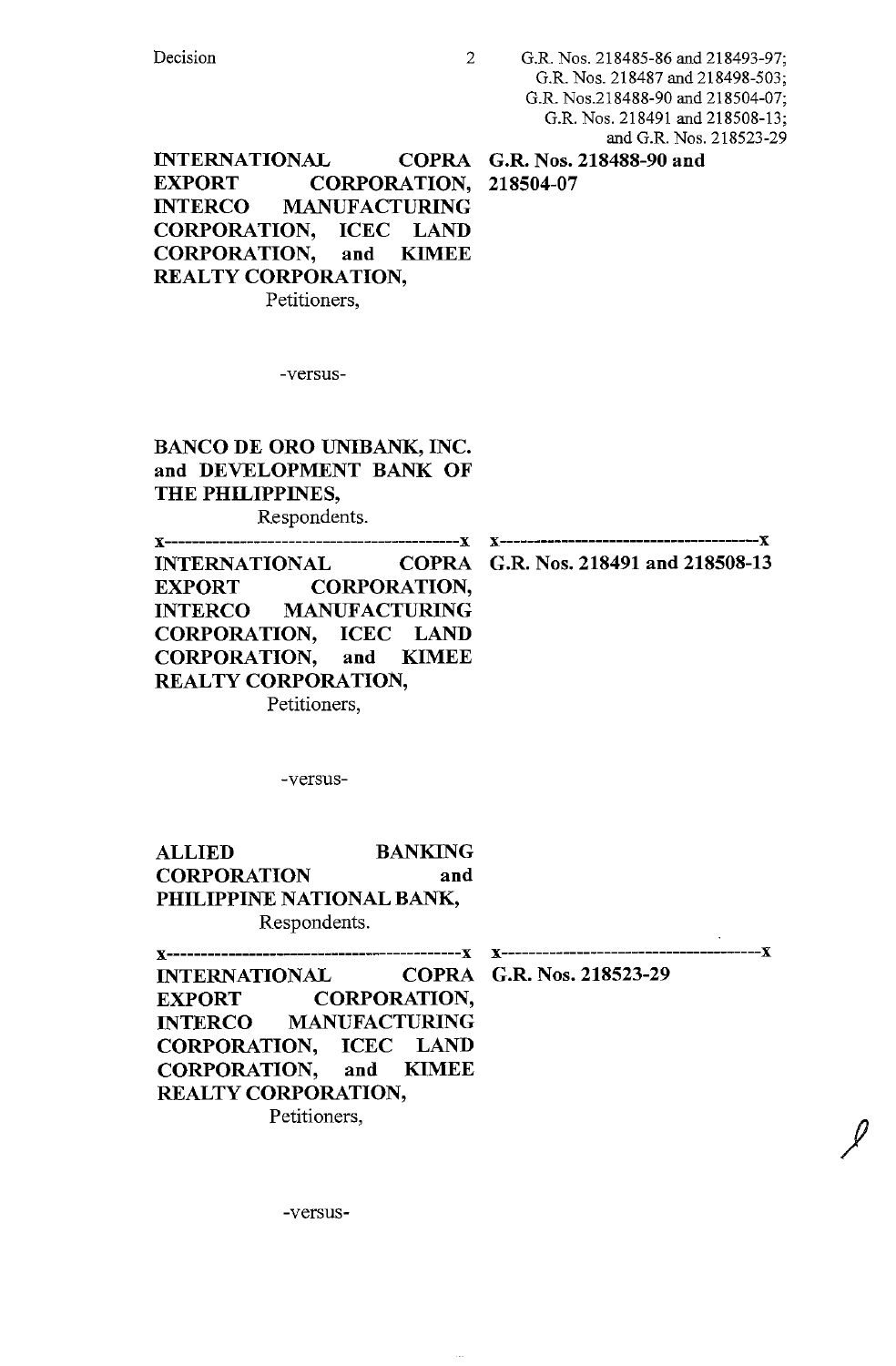| Decision<br>3                                                                                                                                                                                                                                        | G.R. Nos. 218485-86 and 218493-97;<br>G.R. Nos. 218487 and 218498-503;<br>G.R. Nos.218488-90 and 218504-07;<br>G.R. Nos. 218491 and 218508-13;<br>and G.R. Nos. 218523-29<br>Present: |
|------------------------------------------------------------------------------------------------------------------------------------------------------------------------------------------------------------------------------------------------------|---------------------------------------------------------------------------------------------------------------------------------------------------------------------------------------|
| <b>RIZAL</b><br><b>COMMERCIAL</b><br><b>BANKING</b><br><b>CORPORATION,</b><br><b>BANKING</b><br><b>ALLIED</b><br><b>CORPORATION,</b><br><b>PHILIPPINE</b><br><b>NATIONAL</b><br><b>BANK,</b><br>DEVELOPMENT BANK OF THE<br>PHILIPPINES, BANCO DE ORO | LEONEN, J., Chairperson,<br>HERNANDO,<br>INTING.<br>DELOS SANTOS, and<br>LOPEZ, $J.$ , $JJ.$                                                                                          |
| UNIBANK, INC., and BANK OF<br>THE PHILIPPINE ISLANDS,<br>Respondents.                                                                                                                                                                                | Promulgated:<br>April 28, 2021                                                                                                                                                        |

# **DECISION**

# **LEONEN,J.:**

Once enacted into law, a bill is not rendered inoperative by the absence of its own implementing rules. Every law carries in its favor a presumption of validity. So long as the law is susceptible of reasonable construction as to what it is and how it is applied, the law, for all intents and purposes, is binding and enforceable.<sup>1</sup>

This Court resolves the consolidated Petitions for Review on Certiorari assailing the Decision<sup>2</sup> and Resolution<sup>3</sup> of the Court of Appeals, which remanded the case to a rehabilitation court and ordered it to direct the rehabilitation receiver to convene the creditors to vote on the rehabilitation plan.

On September 9, 2010, International Copra Export Corporation (Interco ), Interco Manufacturing Corporation (Interco Manufacturing), ICEC Land Corporation (ICEC Land), and Kimee Realty Corporation (Kimee), filed a Petition for Suspension of Payments and Rehabilitation<sup>4</sup> before the Regional Trial Court of Zamboanga City. The Petition, filed pursuant to the

/

<sup>1</sup>*Securities and Exchange Commission* v. *Interport Resources Corp.,* 588 Phil. 651, 673-675 (2008) [Per J. Chico-Nazario, En Banc].

<sup>2</sup>*Rollo* (G.R. Nos. 218488-90 and 218504-07, vol. I), pp. 9-44-A. The November 18, 2014 Decision was penned by Associate Justice Romulo V. Borja and concurred in by Associate Justices Oscar V. Badelles and Maria Filomena D. Singh of the Twenty-First Division, Court of Appeals, Cagayan de Oro City.

Id. at 45-50. The May 13, 2015 Resolution was penned by Associate Justice Romulo V. Borja and concurred in by Associate Justices Oscar V. Badelles and Maria Filomena D. Singh of the Twenty-First Division, Court of Appeals, Cagayan de Oro City.

Id. at 136-154.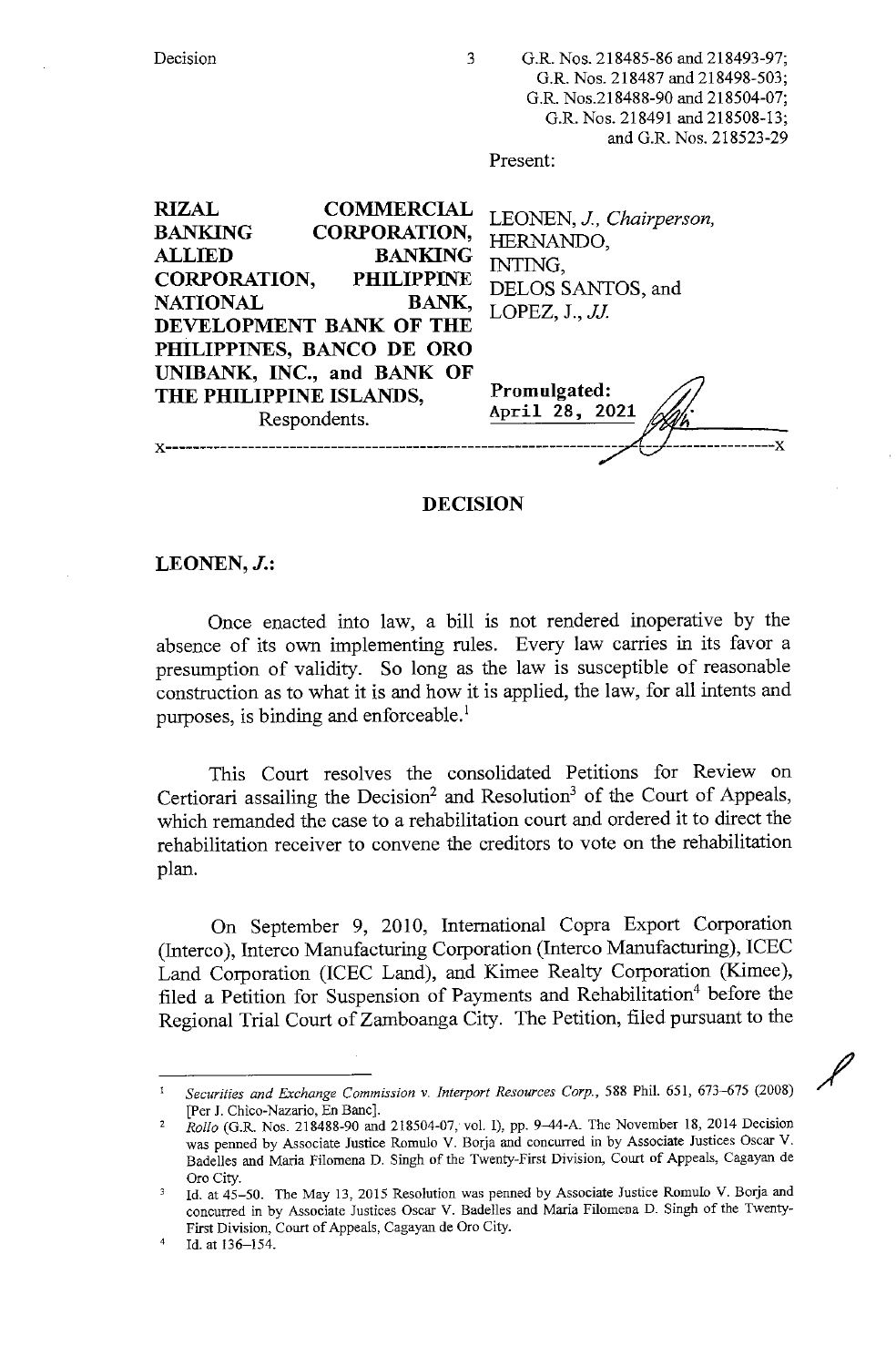provisions of the Financial Rehabilitation and Insolvency Act  $(FRIA)$ ,<sup>5</sup> was the result of Interco, et al.'s anticipated impossibility of meeting their debts as they become due.<sup>6</sup>

Interco, et al. cited as reasons for their liquidity problem the "unforeseen regional and global recession and worldwide economic meltdown, high financial costs for short term loans, increases in fuel costs and costs of production."<sup>7</sup> They said their creditors' decision to stop the renewal and restructuring of their maturing loans, and the granting of loans for operating capital, aggravated the problem. $\delta$ 

After finding the Petition sufficient in form and substance, the Regional Trial Court issued a Stay Order<sup>9</sup> on September 13, 2010. It likewise set the initial hearing on November 12, 2010 and appointed Atty. Julio Elamparo (Atty. Elamparo) as the rehabilitation receiver.<sup>10</sup>

On September 27, 2010, Interco, et al. submitted a Supplement to their Petition.<sup>11</sup>

On the day of the initial hearing, the Regional Trial Court declared that the proceedings shall be governed by the 2008 Rules on Corporate Rehabilitation,<sup>12</sup> and then directed the oppositors and claimants to file their respective rejoinders and comments.<sup>13</sup> Development Bank of the Philippines (Development Bank), Banco De Oro Unibank, Inc. (BDO), Rizal Commercial Banking Corporation (Rizal Commercial Banking), Allied Banking Corporation (Allied Banking), and Philippine National Bank, Bank of the Philippine Islands (BPI), some of creditors-claimants, complied with the trial court's order. <sup>14</sup>

In its February 11, 2011 Order,<sup>15</sup> the Regional Trial Court gave due course to the Petition and directed Atty. Elamparo to submit his recommendation within 90 days from receipt of the Order.<sup>16</sup>

<sup>5</sup> Republic Act No. 10142 (2010).

<sup>&</sup>lt;sup>6</sup> *Rollo* (G.R. Nos. 218488-90 and 218504-07, vol. I), p. 136.

 $\frac{7}{8}$  Id. at 140.

<sup>8</sup> Id.

<sup>&</sup>lt;sup>9</sup> Id. at 167-172. The Order was penned by Presiding Judge Gregorio V. Dela Peña III of Branch 12. **Regional Trial Court, Zamboanga City.** 

<sup>10</sup> Id. at 168.<br>
11 Id. at 173–178.<br>
12 Id. at 16.<br>
13 Rollo (G.R. Nos. 218485-86 and 218493-97, vol. III), pp. 1284–1285.<br>
<sup>14</sup> Rollo (G.R. Nos. 218488-90, vol. I), p. 426.<br>
<sup>14</sup> Rollo (G.R. Nos. 218488-90, vol. I), p. 42 Judge Gregorio V. Dela Pefia III of Branch 12, Regional Trial Court, Zamboanga City.

<sup>16</sup> Id. at 29 I.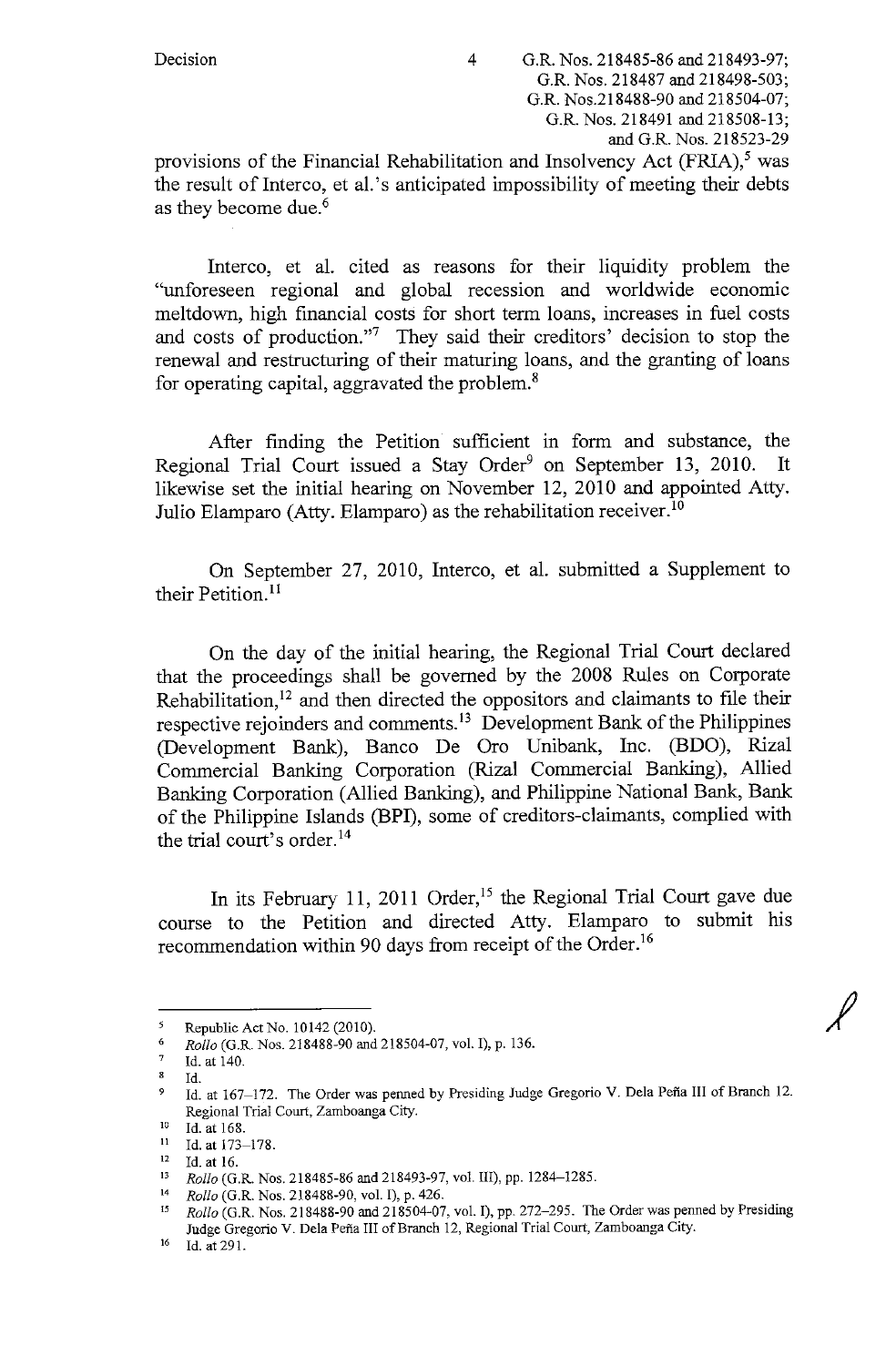In compliance with the Regional Trial Court's directive, Atty. Elamparo sent a Letter<sup>17</sup> dated March 3, 2011 to the creditors-claimants, requiring them to submit documents evidencing their claims and their proposed commercial terms on the rehabilitation plan. He likewise informed the creditors of a general creditors' meeting to be held on April 6, 2011. <sup>18</sup>

After the April 6, 2011 meeting,<sup>19</sup> Atty. Elamparo submitted to the rehabilitation court his Compliance with Recommendation and a modified version of the proposed rehabilitation plan.20 He said that Interco, et al.'s rehabilitation was "very viable."21

Meanwhile, Allied Banking and Philippine National Bank commented on the Petition and moved to amend the Stay Order.<sup>22</sup> They likewise moved for clarification.<sup>23</sup>

In its May 30, 2011 Order,<sup>24</sup> the Regional Trial Court stated that as early as November 12, 2010, it had decreed that it would apply the 2008 Rules on Corporate Rehabilitation provided that they are not contrary to  $FRIA.<sup>25</sup>$ 

On June 17, 2011, Development Bank filed its Comment/Opposition to Atty. Elamparo's Compliance with Recommendation and modified rehabilitation plan.<sup>26</sup>

In its July 8, 2011 Resolution,<sup>27</sup> the Regional Trial Court granted Interco, et al.'s Petition and approved the modified rehabilitation plan.<sup>28</sup> It decreed that the continuance of Interco, et al.'s corporate life would be more beneficial not only to its creditors, but also to its employees, stockholders, and the general public.<sup>29</sup>

BDO moved for reconsideration,<sup>30</sup> but it was denied by the Regional Trial Court on April 29, 2011.<sup>31</sup>

<sup>17</sup> Id. at 296-305.<br>
18 Id. at 297.<br>
19 Id. at 405.<br>
20 Id. at 351-403.<br>
11 Id. at 352.

<sup>22</sup> *Rollo*, (G.R. Nos. 218491 and 218508-13, vol. I), pp. 183–223.<br><sup>23</sup> *Rollo* (G.R. Nos. 218523-29) n. 70

<sup>23</sup> *Rollo* (G.R. Nos. 218523-29), p. 70.

<sup>24</sup> *Rollo* (G.R. Nos. 218488-90 and 218504-07, vol.!), pp. 249-252.

<sup>25</sup> Id. at 250-251.  $26$  Id. at 404-424.

<sup>&</sup>lt;sup>27</sup> Id. at 425-445. The Resolution was penned by Presiding Judge Gregorio V. Dela Peña, III of Branch 12. Regional Trial Court, Zamboanga City.

<sup>&</sup>lt;sup>29</sup> Id. at 439–440.<br><sup>30</sup> *Rollo* (G.R. Nos. 218485-86 and 218493-97, vol. III), pp. 1412–1449.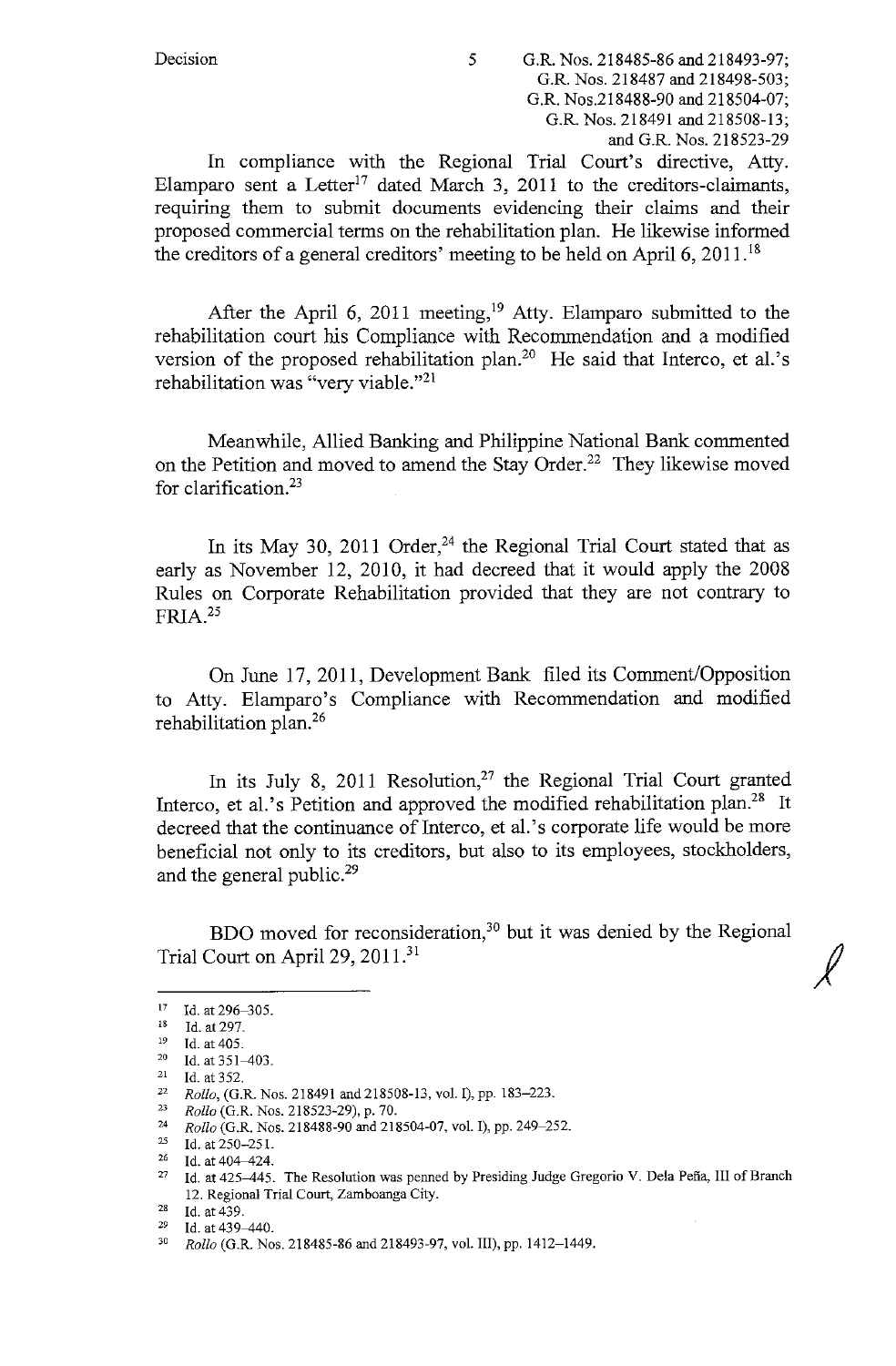In a Petition for Review<sup>32</sup> before the Court of Appeals, Development Bank argued that the rehabilitation court erred in not dismissing the Petition and in approving the modified rehabilitation plan.<sup>33</sup> It contended that Interco, et al.'s Petition was filed merely to "delay" the enforcement of its creditors' claims,<sup>34</sup> and that it made a "misrepresentation" that warranted its outright dismissal.<sup>35</sup>

Similarly, Allied Banking and Philippine National Bank, Rizal Commercial Banking, BDO, and BPI filed their respective Petitions for Review before the Court of Appeals. <sup>36</sup>

In the meantime, Atty. Elamparo, the rehabilitation receiver, requested for the approval of the disposition of non-core assets and bidding rules.<sup>37</sup> On October 20, 2011, the Regional Trial Court granted<sup>38</sup> the request and authorized him to dispose of Interco, et al.'s non-core assets.<sup>39</sup>

At this, BDO and Rizal Commercial Banking filed before the Court of Appeals separate Petitions for Certiorari, contending that the rehabilitation court committed grave abuse of discretion in allowing the sale of the noncore assets.<sup>40</sup> These Petitions were consolidated.<sup>41</sup>

In its November 18, 2014 Decision,<sup>42</sup> the Court of Appeals partially granted the Petitions ofBDO and Rizal Commercial Banking, and remanded the case to the rehabilitation court, disposing thus:

WHEREFORE, the Petitions are partially GRANTED. The case is hereby remanded to the Rehabilitation Court which is hereby ORDERED to DIRECT the Rehabilitation Receiver to CONVENE the creditors within twenty (20) days from the finality of this Decision, for the purpose of voting on the Rehabilitation Plan and to REPORT with dispatch the outcome of the vote to the said court. The Rehabilitation Court is then ORDERED to confirm or reject the Plan in accordance with Sections 64 and 65 of the FRIA. The Rehabilitation Court is DIRECTED to proceed

<sup>31</sup> Id. at 1454-1455.<br>
32 *Rollo* (G.R. Nos. 218488-90 and 218504-07, vol. I), pp. 446-490.<br>
33 Id. at 460.<br>
34 Id. at 460.<br>
35 Id. at 460.

<sup>35</sup> Id. at 460-461.<br>
36 *Rollo* (G.R. Nos. 218488-90 and 218504-07, vol. I) pp. 11-12.<br>
37 Id. at 491-500.<br>
38 Id. at 504.<br>
39 Id. at 515.<br>
40 Id. at 24.<br>
41 Id. at 12.<br>
42 Id. at 9-44-A.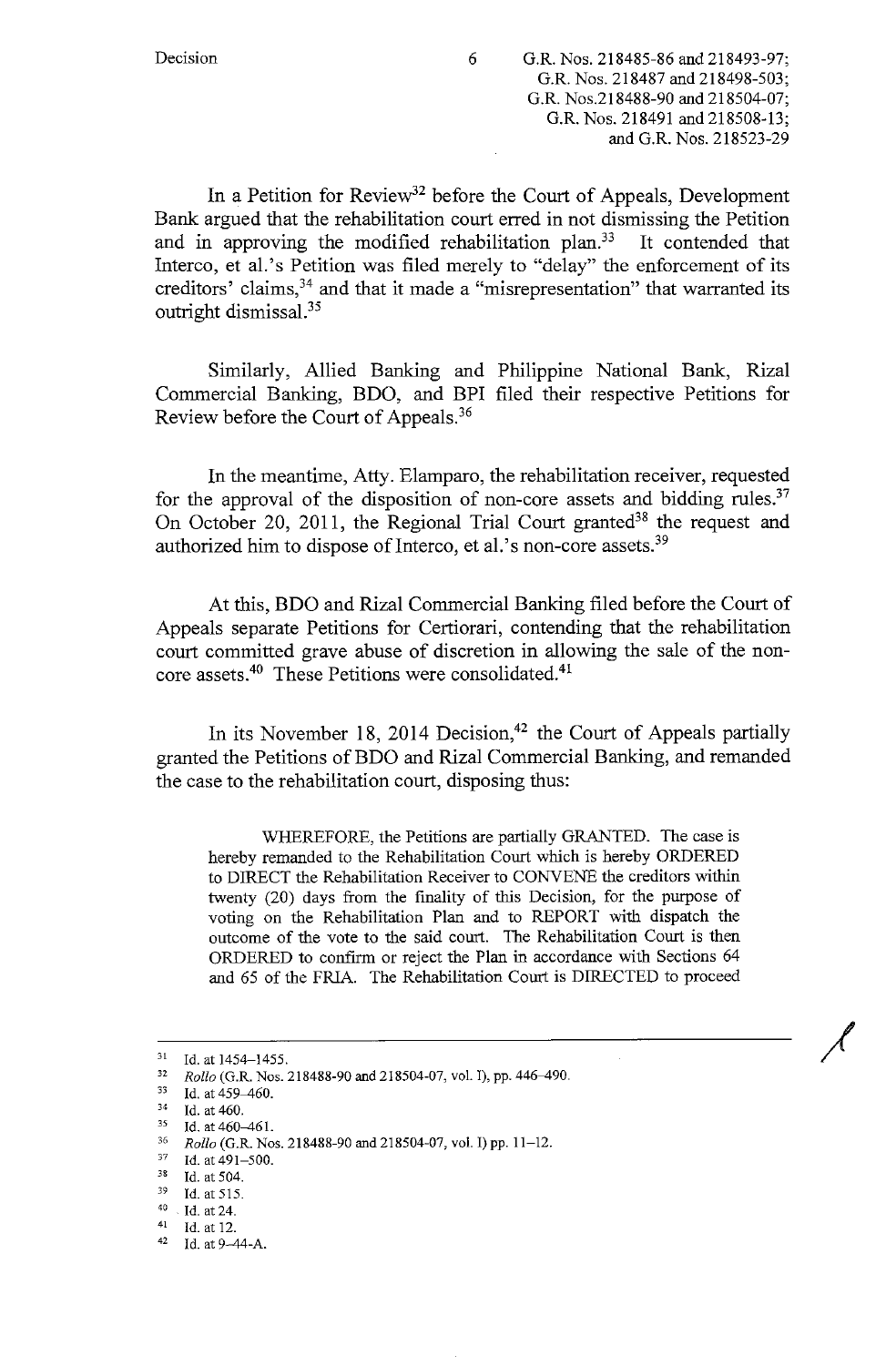Decision 7 G.R. Nos. 218485-86 and 218493-97; G.R. Nos. 218487 and 218498-503; G.R. Nos.218488-90 and 218504-07; G.R. Nos. 218491 and 218508-13; and G.R. Nos. 218523-29 thereafter in accordance with the provisions of FRIA and the FR Rules 7 with utmost dispatch.<sup>43</sup>

In ruling this, the Court of Appeals first settled whether the Regional Trial Court properly acquired jurisdiction over the case. It held that petitions for financial rehabilitation are like proceedings for suspension of payments, and were properly lodged with the Regional Trial Court, which FRIA did not take away or modify.<sup>44</sup>

The Court of Appeals likewise declared that the absence of rules implementing FRIA did not affect the Regional Trial Court's jurisdiction over petitions for financial rehabilitation, as every law is presumed to be complete and self-executing.45

The Court of Appeals then said that FRIA applies to Interco, et al.'s Petition for Suspension of Payments and Rehabilitation, it being filed after the law had taken effect. It clarified that the discretion to not apply FRIA only applies to cases already pending prior to FRIA's effectivity. It added that while the rehabilitation court erred in declaring that the proceedings would be governed by the 2008 Rules on Corporate Rehabilitation, only acts performed contrary to FRIA should be nullified, while those consistent with FRIA should be sustained. 46

Finally, the Court of Appeals found the Petition for Suspension of Payments and Rehabilitation to be sufficient in form and substance.<sup>47</sup> Nonetheless, it remanded the case to the rehabilitation court after it found that Section 64 of FRIA had not been complied with.<sup>48</sup>

Interco, et al.,<sup>49</sup> BDO,<sup>50</sup> and Development Bank<sup>51</sup> each moved for reconsideration, but all of them were denied by the Court of Appeals in its May 13, 2015 Resolution.<sup>52</sup>

In its February 24, 2015 Order, the rehabilitation court suspended the implementation of the rehabilitation plan pending the finality of the November 18, 2014 Court of Appeals Decision.<sup>53</sup>

/

<sup>43</sup> Id. at 44.<br>
44 Id. at 28-30.<br>
45 Id. at 30.<br>
47 Id. at 33.

 $^{47}$  Id. at 37-38.

<sup>&</sup>lt;sup>48</sup> Id. at 41–44.<br> *Rollo* (G.R. Nos. 218487 and 218498-503, vol. II), pp. 681–695.<br> *Rollo* (G.R. Nos. 218485-86 and 218493-97, vol. I), pp. 170–193.<br> *Rollo* (G.R. Nos. 218487 and 218498-503, vol. II), pp. 644–678.<br> *R* 

<sup>52</sup>*Rollo* (G.R. Nos. 218488-90 and 218504-07, vol. I), pp. 45-50. 53 *Rollo* (G.R. Nos. 218488-90 and 218504-07, vol. II), pp. IOI 1-1012.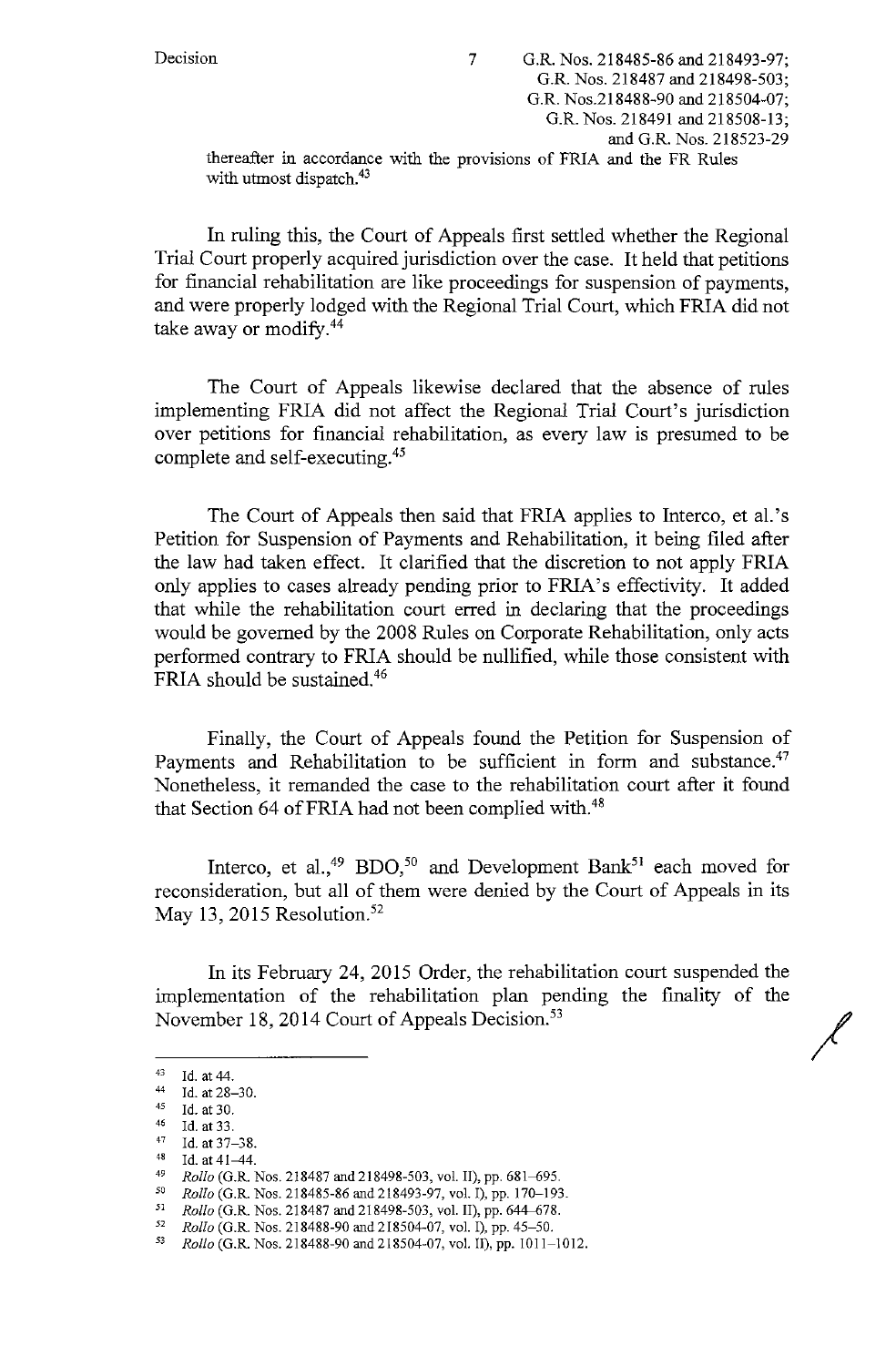Decision 8 G.R. Nos. 218485-86 and 218493-97; G.R. Nos. 218487 and 218498-503; G.R. Nos.218488-90 and 218504-07; G.R. Nos. 218491 and 218508-13; and G.R. Nos. 218523-29

In another Order dated February 17, 2016, the rehabilitation court reiterated its previous directive holding in abeyance all actions relating to the rehabilitation plan pending the finality of the Court of Appeals Decision.<sup>54</sup>

Meanwhile, the parties elevated the case to this Court through their separate Petitions for Review on Certiorari.

Interco, et al. argue that the Court of Appeals erred in ruling that FRIA is applicable since the rehabilitation court's decision to apply the 2008 Rules on Corporate Rehabilitation has become the law of the case.<sup>55</sup> They insist that FRIA gives the rehabilitation court a wide latitude to decide whether to apply its provisions.<sup>56</sup>

They likewise maintain that while their Petition for Suspension of Payments and Rehabilitation was filed after FRIA had taken effect, the law is inapplicable since its provisions are not self-executory.<sup>57</sup> They contend that the law's mandate directing this Court to promulgate rules of procedure governing rehabilitation proceedings confirms that it is not immediately enforceable.<sup>58</sup> They claim that the Court of Appeals' application of FRIA despite the absence of the implementing rules constitutes judicial legislation violative of their right to due process.<sup>59</sup>

Interco, et al. add that, assuming that FRIA is self-executory, the voting requirement under Section 64 could not be properly implemented due to the absence of governing rules of procedure.<sup>60</sup>

They further assert that supposing that the voting requirement has not been complied with, the creditors were accorded due process when they filed their comments or oppositions to the Petition for Suspension of Payments and Rehabilitation in the April 6, 2011 creditors' meeting,<sup>61</sup> which inputs were considered in the modified rehabilitation plan.<sup>62</sup>

 $\frac{54}{55}$  Id. at 1014.

<sup>55</sup> *Rollo* (G.R\_ Nos. 218488-90 and 218504-07, vol. I) pp. 71-72.

 $^{56}$  Id. at 74.

<sup>57</sup>*Rollo* (G.R. Nos. 218523-29), p. 78.

Id. at 81.

<sup>59</sup>*Rollo* (G.R. Nos. 218491 and 218508-13, vol. I), p. 69.

<sup>60</sup>*Rollo* (G.R. Nos. 218523-29), pp. 84-85.

 $^{61}$  Id. at 88.<br> $^{62}$  Id. at 89.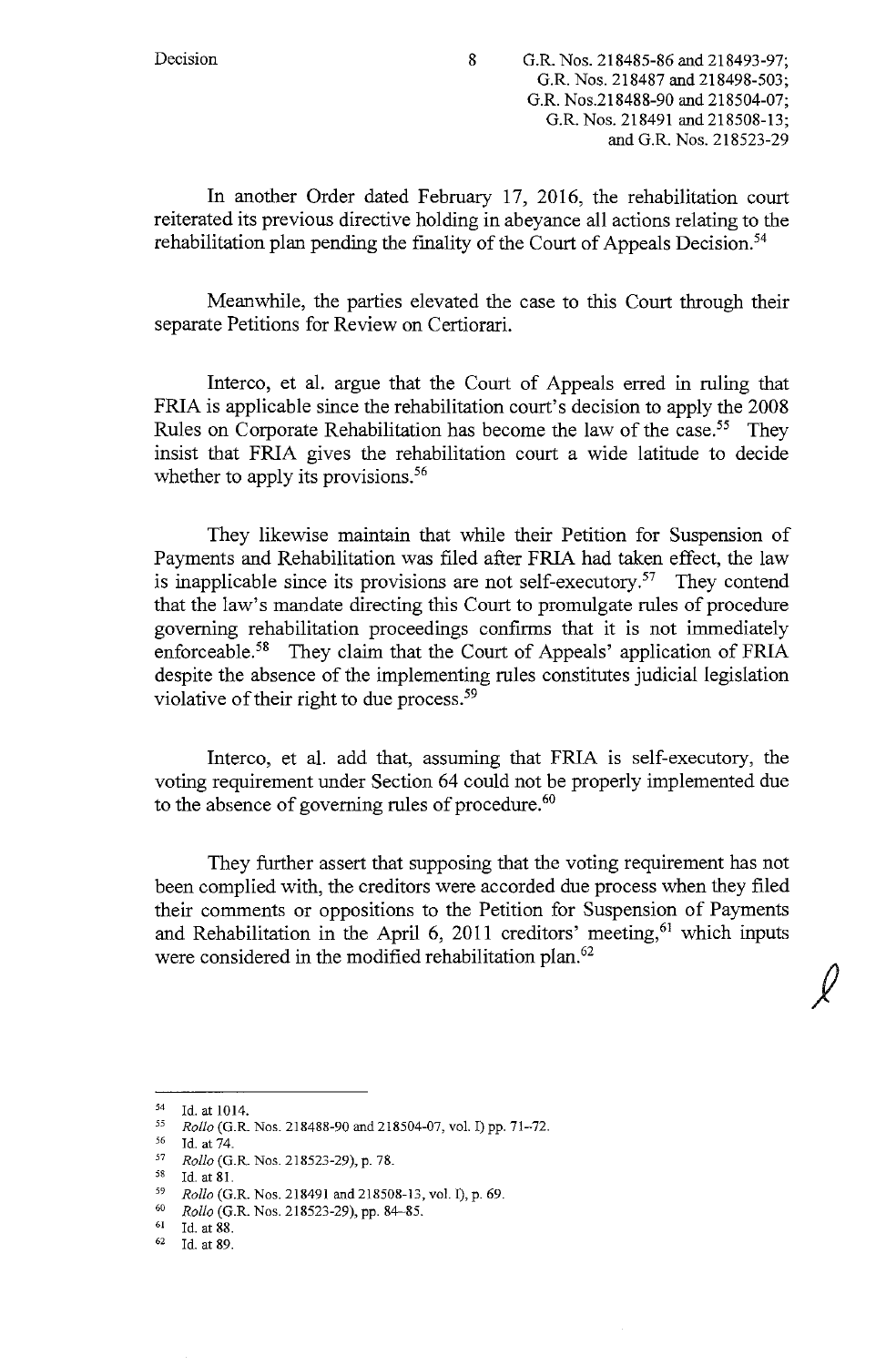that Section 146 ofFRIA applies only to petitions filed before the law took effect.<sup>63</sup>

For its part, BDO maintains that the Court of Appeals correctly applied FRIA,<sup>64</sup> as that the absence of rules and regulations does not render its provisions inoperative.<sup>65</sup> Nonetheless, it claims that the Court of Appeals should have nullified the order granting Interco, et al.'s Petition for Suspension of Payments and Rehabilitation for being replete with inaccuracies. 66 It argues that FRIA requires petitions to be complete and accurate before there can be any further proceedings.<sup>67</sup>

BDO likewise contends that the Court of Appeals erred in remanding the case to the rehabilitation court, and insists that it should have denied the modified rehabilitation plan outright.68 It maintains that a perusal of the documents submitted by Interco, et al. shows that its proposed rehabilitation plan is not feasible and viable.<sup>69</sup>

Lastly, BDO claims that the venue with respect to Kimmee was improperly laid.70

Philippine National Bank and Allied Banking similarly assert that the provisions of FRIA can stand despite the absence of implementing rules.<sup>71</sup> They add that implementing rules serve only as guide and do not affect FRIA's validity. <sup>72</sup>

They further contend that since the Financial Rehabilitation Rules of Procedure, the implementing rules and regulations of FRIA, states that it retroactively applies, the 2008 Rules on Corporate Rehabilitation is rendered inapplicable to Interco, et al.'s Petition for Suspension of Payments and Rehabilitation. 73 ·

They likewise stress that Interco, et al. committed forum shopping when it filed several petitions before this Court involving the same issues,

<sup>63</sup> Id. at 86.

<sup>64</sup> *Rollo* (G.R. Nos. 218491 and 218508-13, vol. II), p. 647.

Id. at 653-654.

<sup>66</sup> *Rollo* (G.R. Nos. 218485-86 and 218493-97, vol.!), p. 29.

 $^{67}$  Id. at 30.

*Rollo* (G.R. Nos. 218491 and 218508-13, vol. II), pp. 644-646.

<sup>69</sup>Id. at 646. 70 *Rollo* (G.R. Nos. 218485-86 and 218493-97, vol. I), p. 48. 71 *Rollo* (G.R. Nos. 218491 and 218508-13, vol. II), pp. 694.

 $^{72}$  Id. at 700.<br> $^{73}$  Id. at 703.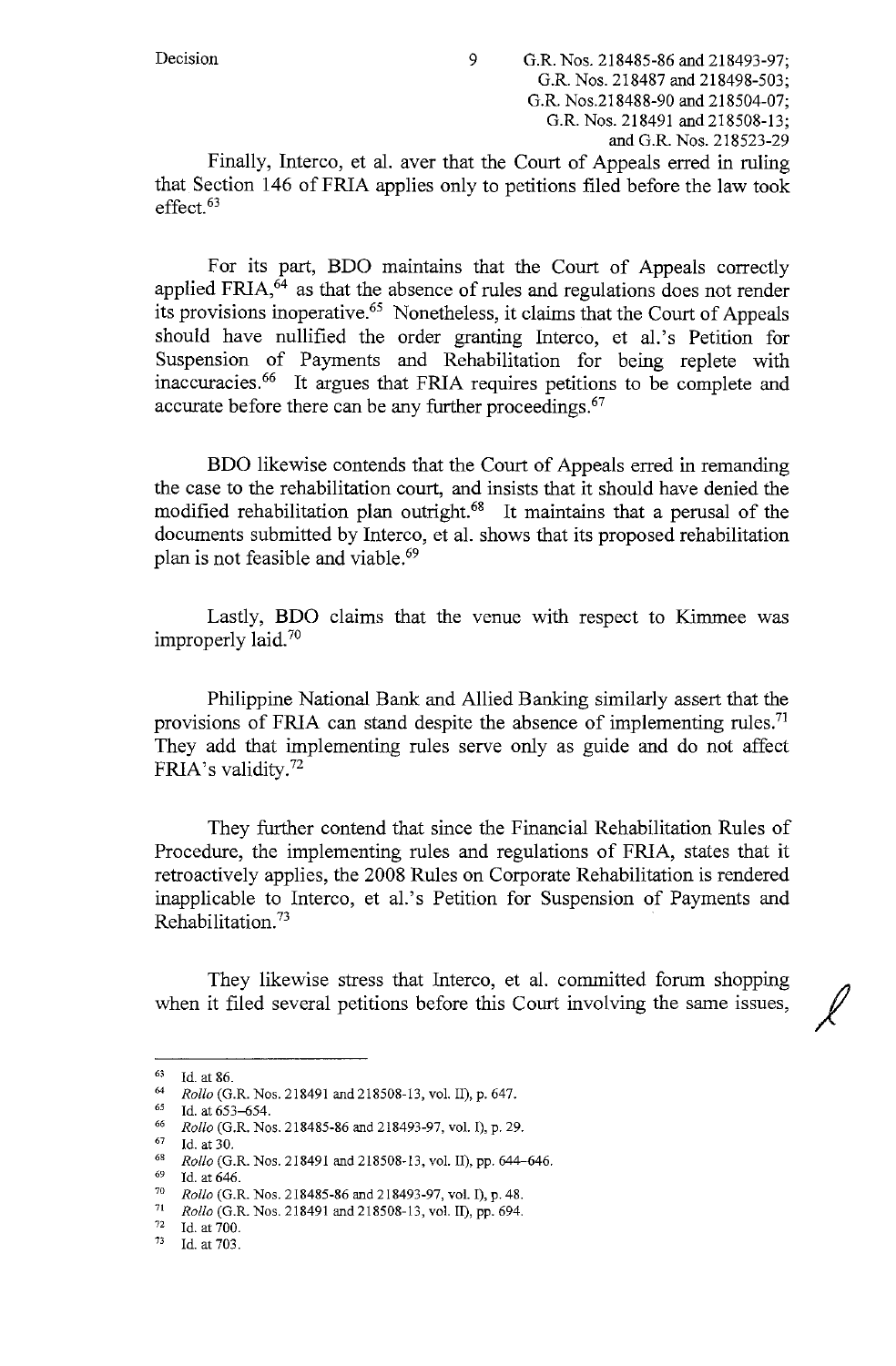Decision 10 G.R. Nos. 218485-86 and 218493-97; G.R. Nos. 218487 and 218498-503; G.R. Nos.218488-90 and 218504-07; G.R. Nos. 218491 and 218508-13; and G.R. Nos. 218523-29 assailing the same Court of Appeals Decision, and impleading them in both as respondents.74

For its part, Development Bank maintains that the Court of Appeals erred in remanding the case and not dismissing Interco, et al.'s Petition for Suspension of Payments and Rehabilitation outright.<sup>75</sup> It stresses that the Court of Appeals overlooked that no commencement order was issued by the rehabilitation court, in disregard of the mandatory language of Section 16 of FRIA.<sup>76</sup> It maintains that because of the non-issuance of the commencement order, the rehabilitation proceeding never began.77

In addition, Development Bank claims that there was no compliance with the conditions under Section 64 of FRIA. It insists that the April 6, 2011 creditors' meeting does not equate to the voting requirement.<sup>78</sup>

Finally, it contends that the rehabilitation court's failure to comply with FRIA, particularly Sections 21, 25, 44, 45, and 46, which require among others the establishment of a preliminary registry of claims and then making it available for public inspection, violates its right to be heard on it claims<sup>79</sup> and renders the rehabilitation proceedings void.<sup>80</sup>

On March 22, 2017, this Court resolved to dispense with Rizal Commercial Banking's filing of comment in G.R. Nos. 218523-29 and to deem BPI to have waived its right to file a comment.<sup>81</sup>

This Court resolves the following issues:

First, whether or not International Copra Export Corporation, Interco Manufacturing Corporation, ICEC Land Corporation, and Kimee Realty Corporation committed forum shopping;

Second, whether or not the Court of Appeals erred in ruling that the Financial Rehabilitation and Insolvency Act (FRIA) is applicable; and

Finally, whether or not the Court of Appeals erred in remanding the case to the rehabilitation court.

 $\ell$ 

<sup>74</sup> *Rollo* (G.R. Nos. 218488-90 and 218504-07, vol. II) pp. 695–696.<br> $\frac{1}{2}$  *Rollo* (G.R. Nos. 218491 and 218508-13, vol. II) p. 772

<sup>75</sup> *Rollo* (G.R. Nos. 218491 and218508-13, vol. II), p. 772.

<sup>76</sup> Id. at 774.

 $\frac{77}{78}$  Id.

<sup>&</sup>lt;sup>78</sup> Id. at 764,<br><sup>79</sup> Pollo (G I

<sup>79</sup>*Rollo* (G.R. Nos. 218487 and 218498-503, vol. I) pp. 79, 81-82, and 85. 80 Id. at 68. 81 *Rollo* (G.R. Nos. 218488-90 and 218504-07, vol. II) pp. 991-993.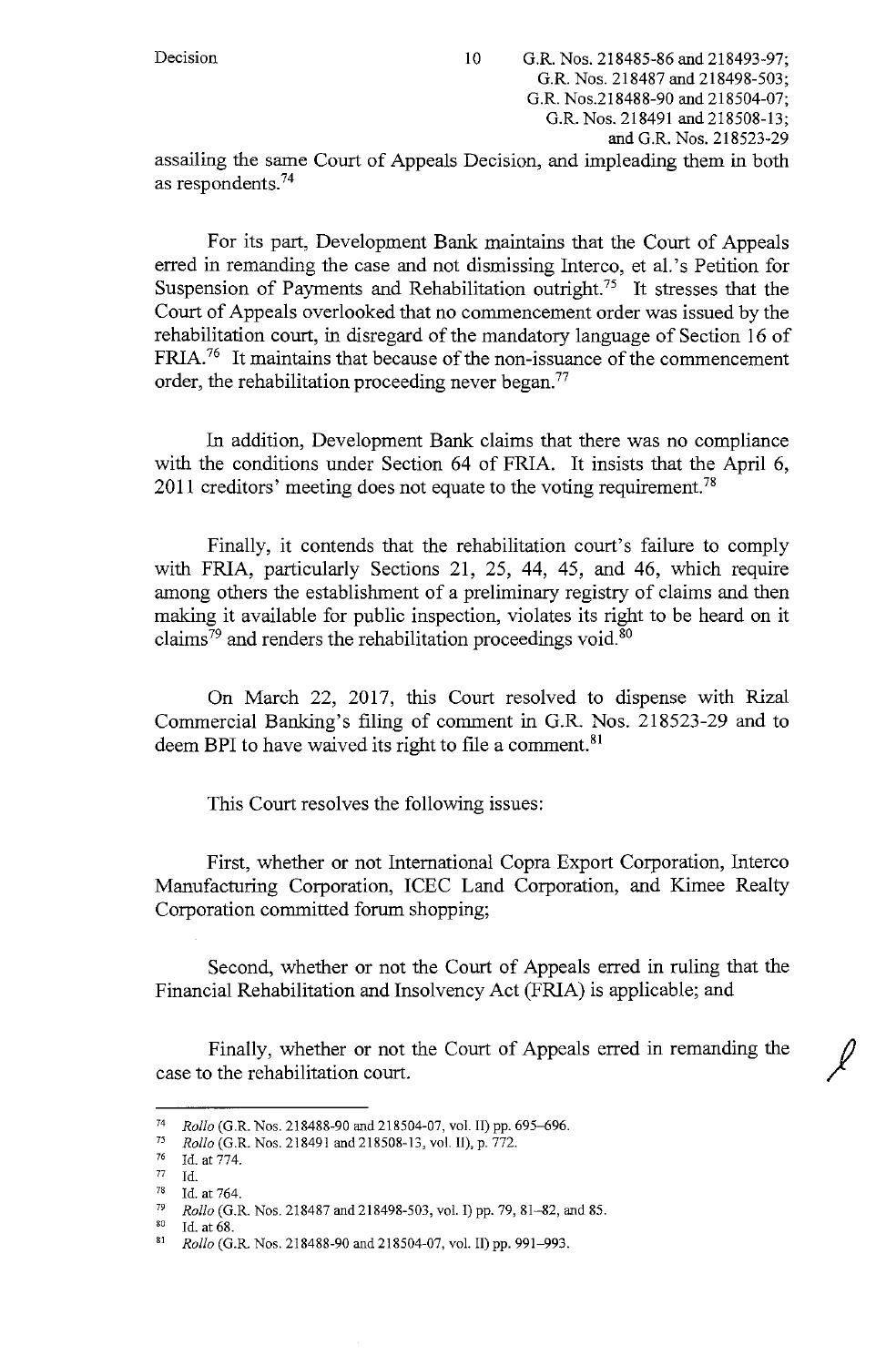I

A party commits forum shopping by instituting "two or more actions or proceedings grounded on the same cause on the supposition that one or the other court would make a favorable disposition."82 It may also be committed "when as a result of an adverse decision in one (1) forum, or in anticipation thereof, a party seeks favorable opinion in another forum through means other than appeal or certiorari."<sup>83</sup>

In *City of Taguig v. City of Makati*,<sup>84</sup> this Court comprehensively discussed the concept, origin, and purpose of the rule on forum shopping:

*Top Rate Construction & General Services, Inc. v. Paxton Development Corporation* explained that:

> Forum shopping is committed by a party who institutes two or more suits in different courts, either simultaneously or successively, in order to ask the courts to rule on the same or related causes or to grant the same or substantially the same reliefs, on the supposition that one or the other court would make a favorable disposition or increase a party's chances of obtaining a favorable decision or action.

*First Philippine International Bank v. Court of Appeals* recounted that forum shopping originated as a concept in private international law:

> To begin with, forum-shopping originated as a concept in private international law, where non-resident litigants are given the option to choose the forum or place wherein to bring their suit for various reasons or excuses, including to secure procedural advantages, to annoy and harass the defendant, to avoid overcrowded dockets, or to select a more friendly venue. To combat these less than honorable excuses, the principle of *forum non conveniens*  was developed whereby a court, in conflicts of law cases, may refuse impositions on its jurisdiction where it is not the most "convenient" or available forum and the parties are not precluded from seeking remedies elsewhere.

> In this light, *Black's Law Dictionary* says that forum-shopping "occurs when a party attempts to have his action tried in a particular court or jurisdiction where he feels he will receive the most favorable judgment or verdict." Hence, according to Words and Phrases, "a

<sup>82</sup>*Santos v. Commission on Elections,* 515 Phil. 458,465 (2006) [Per J. Carpio, En Banc]. 83 *Saludaga v. Commission on Elections,* 631 Phil. 653,664 (2010) [Per J. Villarama, Jr., En Banc].

<sup>&</sup>lt;sup>84</sup> 787 Phil. 367 (2016) [Per J. Leonen, Second Division].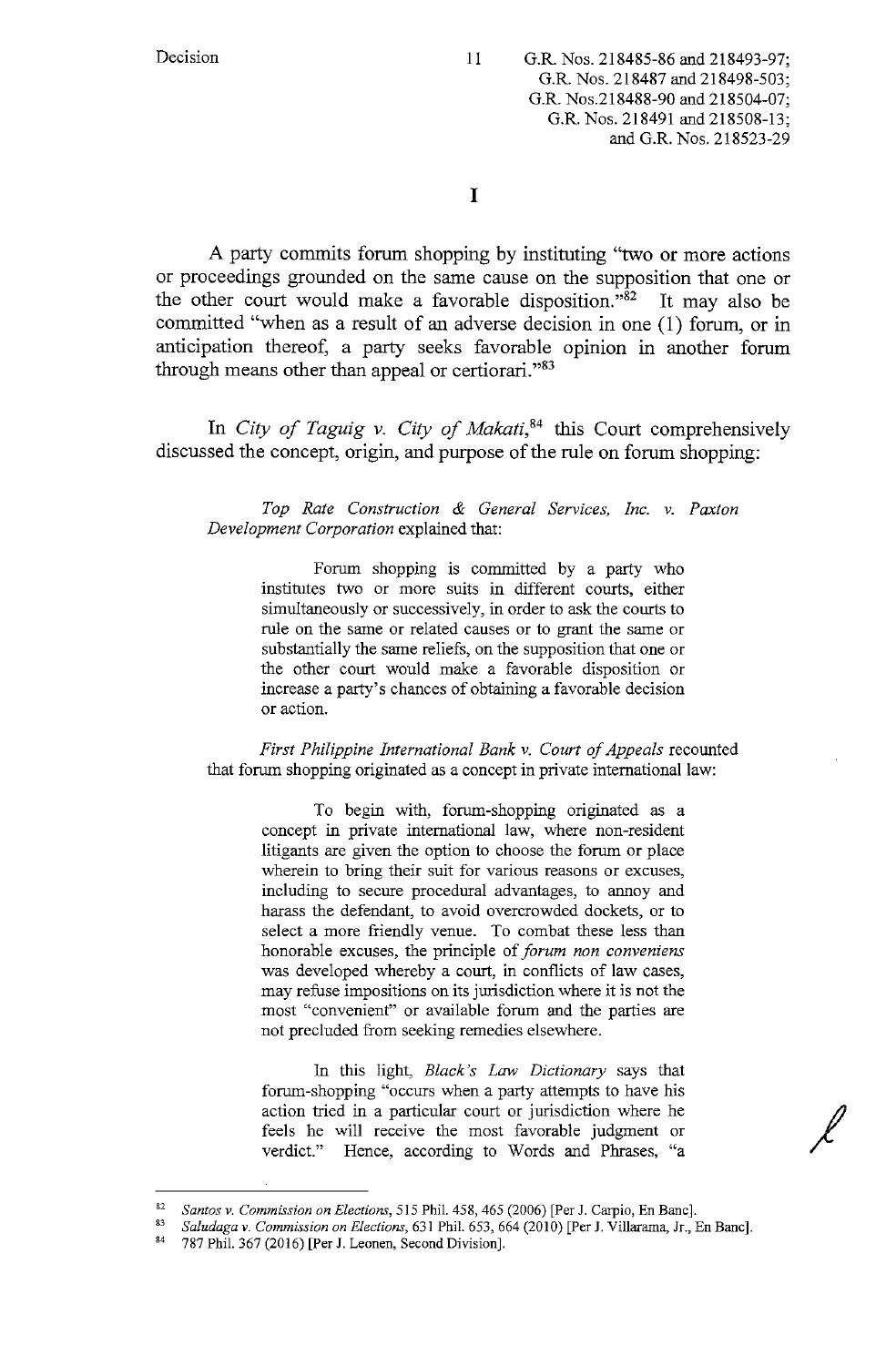litigant is open to the charge of 'forum shopping' whenever he chooses a forum with slight connection to factual circumstances surrounding his suit, and litigants should be encouraged to attempt to settle their differences without imposing undue expense and vexatious situations on the courts."

Further, *Prubankers Association* v. *Prudential Bank and Trust Co.*  recounted that:

> The rule on forum-shopping was first included in Section 17 of the Interim Rules and Guidelines issued by this Court on January 11, 1983, which imposed a sanction in this wise: "A violation of the rule shall constitute contempt of court and shall be a cause for the summary dismissal of both petitions, without prejudice to the taking of appropriate action against the counsel or party concerned." Thereafter, the Court restated the rule in Revised Circular No. 28-91 and Administrative Circular No. 04-94. Ultimately, the rule was embodied in the 1997 amendments to the Rules of Court.<sup>85</sup> (Emphasis in the original, citations omitted)

Under the Rules of Civil Procedure, the rule governing forum shopping is expressed in Rule 7, Section 5, which states:

SECTION 5. *Certification against forum shopping.* - The plaintiff or principal party shall certify under oath in the complaint or other initiatory pleading asserting a claim for relief, or in a sworn certification annexed thereto and simultaneously filed therewith: (a) that he has not theretofore commenced any action or filed any claim involving the same issues in any court, tribunal or quasi-judicial agency and, to the best of his knowledge, no such other action or claim is pending therein; (b) if there is such other pending action or claim, a complete statement of the present status thereof; and (c) if he should thereafter learn that the same or similar action or claim has been filed or is pending, he shall report that fact within five (5) days therefrom to the court wherein his aforesaid complaint or initiatory pleading has been filed.

Failure to comply with the foregoing requirements shall not be curable by mere amendment of the complaint or other initiatory pleading but shall be cause for the dismissal of the case without prejudice, unless otherwise provided, upon motion and after hearing. The submission of a false certification or non-compliance with any of the undertakings therein shall constitute indirect contempt of court, without prejudice to the corresponding administrative and criminal actions. If the acts of the party or his counsel clearly constitute willful and deliberate forum shopping, the same shall be ground for summary dismissal with prejudice and shall constitute direct contempt, as well as a cause for administrative sanctions.

<sup>85</sup> **Id. at 383-385.**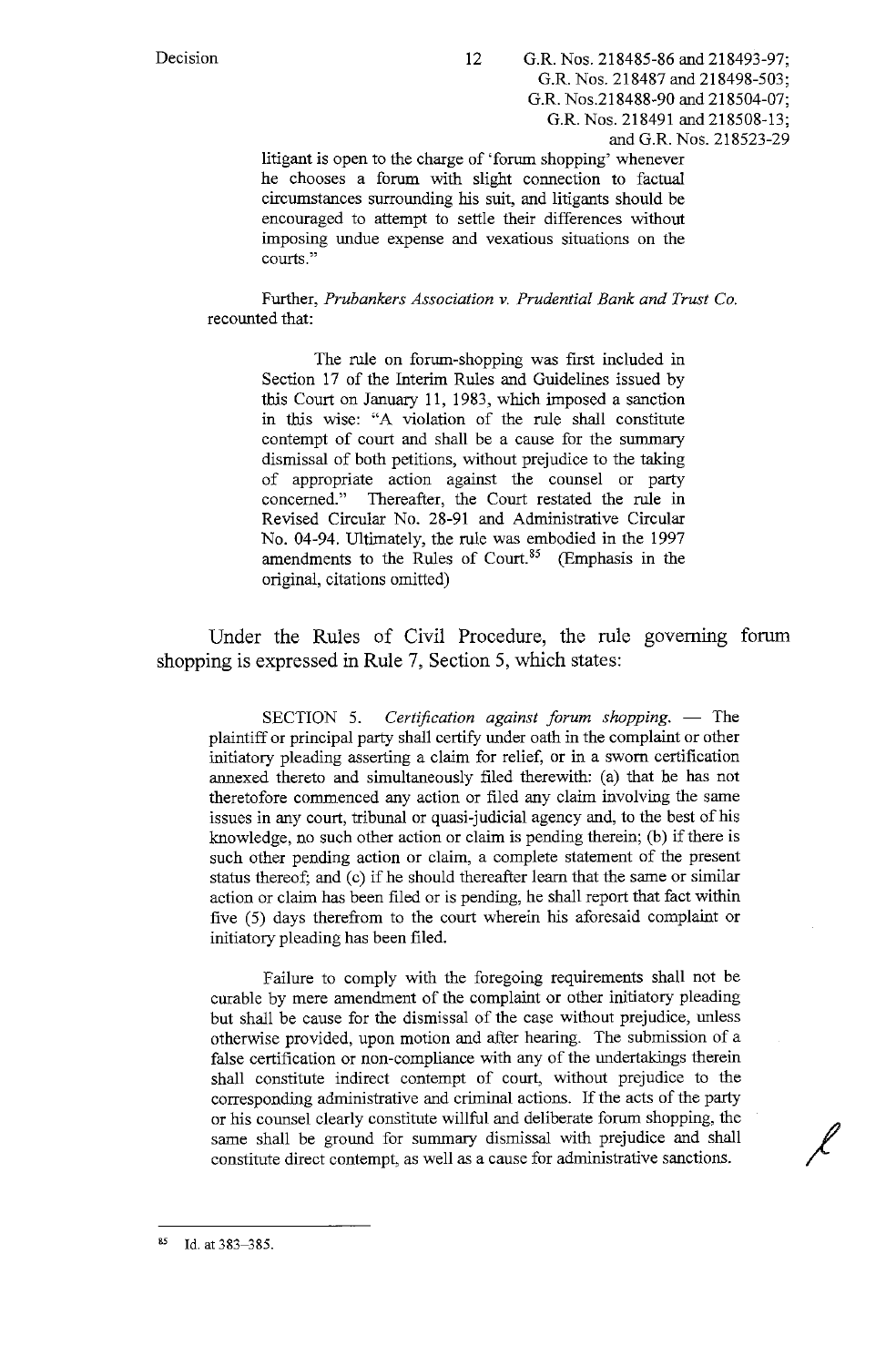Though written in the same provision, the proscription against forum shopping is distinct from the requirement of including a certification against forum shopping. 86 This Court has explained:

The distinction between the prohibition against forum shopping and the certification requirement should by now be too elementary to be misunderstood. To reiterate, compliance with the certification against forum shopping is separate from and independent of the avoidance of the act of forum shopping itself. There is a difference in the treatment between failure to comply with the certification requirement and violation of the prohibition against forum shopping not only in terms of imposable sanctions but also in the manner of enforcing them. The former constitutes sufficient cause for the dismissal without prejudice of the complaint or initiatory pleading upon motion and after hearing, while the latter is a ground for summary dismissal thereof and for direct contempt. The rule expressly requires that a certification against forum shopping should be attached to or filed simultaneously with the complaint or other initiatory pleading regardless of whether forum shopping had in fact been committed.<sup>87</sup> (Citations omitted)

In *Ao-as v. Court of Appeals*,<sup>88</sup> this Court recognized that there are three ways of committing forum shopping:

As the present jurisprudence now stands, forum shopping can be committed in three ways: (1) filing multiple cases based on the same cause of action and with the same prayer, the previous case not having been resolved yet *(litis pendentia);* (2) filing multiple cases based on the same cause of action and the same prayer, the previous case having been finally resolved *(res judicata);* and (3) filing multiple cases based on the same cause of action but with different prayers (splitting of causes of action, where the ground for dismissal is also either *litis pendentia* or *res judicata).* 89 (Citation omitted)

The first mode of forum shopping pertains to *litis pendentia,* a "situation wherein another action is pending between the same parties for the same cause of action, such that the second action becomes unnecessary and vexatious."<sup>90</sup> In *Yap v. Chua*,<sup>91</sup> this Court said:

*Litis pendentia* as a ground for the dismissal of a civil action refers to that situation wherein another action is pending between the same parties for the same cause of action, such that the second action becomes unnecessary and vexatious. The underlying principle of *litis pendentia* is the theory that a party is not allowed to vex another more than once

<sup>87</sup>*Spouses Ong v. Court of Appeals,* 433 Phil. 490, 501-502 (2002) [Per J. Bellosillo, Second Division].

<sup>88</sup> 524 Phil. 645 (2006) [Per J. Chico-Nazario, First Division].<br><sup>89</sup> Id. at 660

<sup>86</sup> *City ofTaguig v. City of Makati,* 787 Phil. 367, 386 (2016) [Per J. Leanen, Second Division].

Id. at 660.

<sup>90</sup> *Yap v. Chua,* 687 Phil. 392,400 (2012) [Per J. Reyes, Second Division].

<sup>91</sup> 687 Phil. 392 (2012) [Per J. Reyes, Second Division].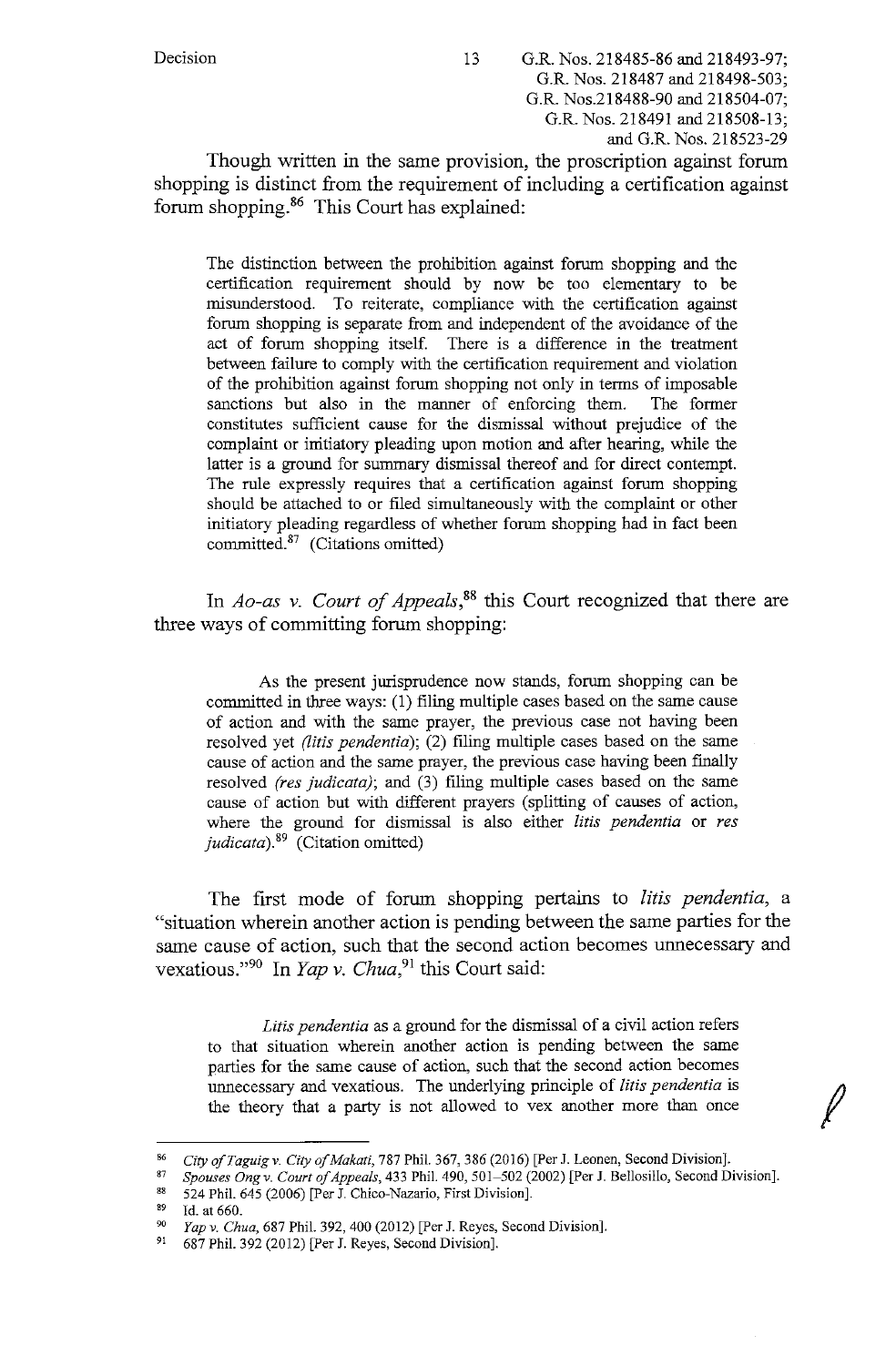regarding the same subject matter and for the same cause of action. This theory is founded on the public policy that the same subject matter should not be the subject of controversy in courts more than once, in order that possible conflicting judgments may be avoided for the sake of the stability of the rights and status of persons.

The requisites of *litis pendentia* are: (a) the identity of parties, or at least such as representing the same interests in both actions; (b) the identity of rights asserted and relief prayed for, the relief being founded on the same facts; and (c) the identity of the two cases such that judgment in one, regardless of which party is successful, would amount to *res judicata*  in the other. $92$  (Citation omitted)

In this case, Interco, et al. filed three separate Petitions, all praying that the Court of Appeals' rulings be reversed. All three are founded on the same arguments that the provisions of FRIA are not self-executory and that the Court of Appeals erred in remanding the case to the rehabilitation court. Their similarity results in a situation where the resolution of one, regardless of which party is successful, would amount to *res judicata* in the other. In doing so, Interco, et al. committed forum shopping, warranting the outright dismissal of their Petitions.

Forum shopping is an act of malpractice, which trifles with court processes and degrades the administration of justice. Not only does it congest court dockets, but it also creates the possibility of different tribunals rendering conflicting decisions on the same issue.<sup>93</sup>

Litigants must be reminded that "[p]rocedural rules are essential in the administration of justice."94 They "should be treated with utmost respect and due regard, since they are designed to facilitate the adjudication of cases to remedy the worsening problem of delay in the resolution of rival claims and in the administration of justice."95 As held in *Malixi v. Baltzar:*<sup>96</sup>

Technical rules serve a purpose. They are not made to discourage litigants from pursuing their case nor are they fabricated out of thin air. Every section in the Rules of Court and every issuance of this Court with respect to procedural rules are promulgated with the objective of a more efficient judicial system.<sup>97</sup>

<sup>&</sup>lt;sup>92</sup> Id. at 400.<br><sup>93</sup> *Top Rate Construction and General Services v. Paxton Development Corp.*, 457 Phil. 740, 748 (2003)

<sup>[</sup>Per J. Bellosillo, Second Division]. 94 *Malixiv. Baltazar,* 821 Phil. 423,435 (2017) [Per J. Leanen, Third Division]. 95 *Osmefia v. Commission on Audit,* 665 Phil. 116, 124(2011) [Per J. Brion, En Banc].

<sup>&</sup>lt;sup>96</sup> 821 Phil. 423 (2017) [Per J. Leonen, Third Division].<br><sup>97</sup> Id. et 426

Id. at 436.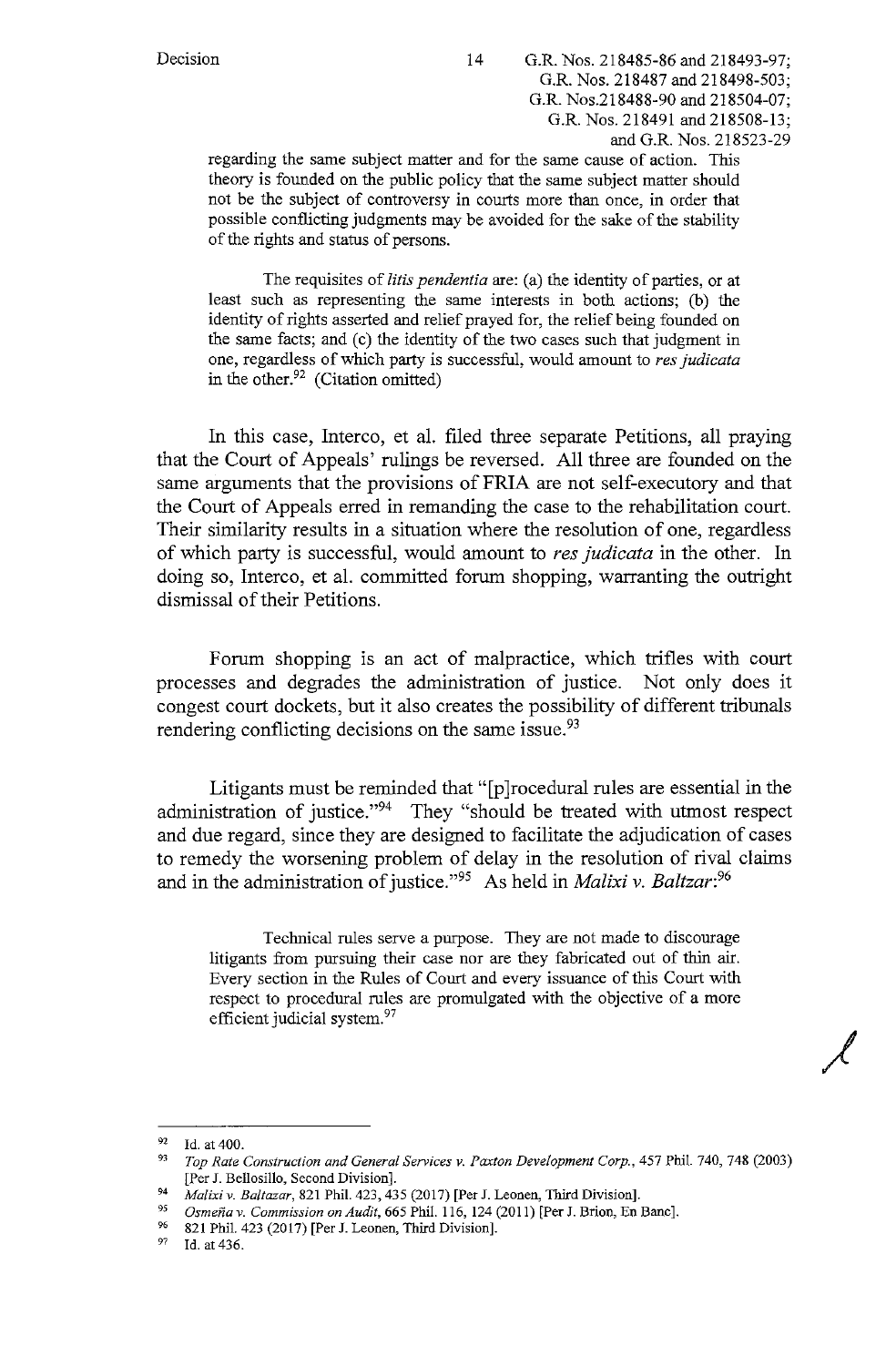Nonetheless, if the strict application of procedural rules will tend to frustrate rather than serve the broader interest of substantial justice,<sup>98</sup> this Court may exercise its "power to relax or suspend the rules or to except a case from their operation when compelling reasons so warrant[.]"<sup>99</sup> This principle was highlighted in *Malixi,* where this Court opted to resolve the merits of the case despite petitioner's procedural lapses.

The same prevails in this case. The interest of substantial justice would be better served if the issue as to the applicability of FRIA to the Petitions filed by Interco, et al. would be finally resolved.

# II

Republic Act No. 10142, or the Financial Rehabilitation and Insolvency Act (FRIA) of 2010, defines rehabilitation as follows:

(gg) Rehabilitation shall refer to the restoration of the debtor to a condition of successful operation and solvency, if it is shown that its continuance of operation is economically feasible and its creditors can recover by way of the present value of payments projected in the plan, more if the debtor continues as a going concern than if it is immediately liquidated.<sup>100</sup>

Rehabilitation is a procedure of conserving and administering the assets and resources of an insolvent debtor in the hopes of restoring it "to its former position of successful operation and liquidity."<sup>101</sup> Its purpose is to give the debtor a chance to "gain a new lease on life and thereby allow creditors to be paid their claims from its earnings."<sup>102</sup>

The concept of rehabilitation has evolved through the years. Act No. 1956, or the Insolvency Law of 1909, was the earliest law enacted in the Philippines to "extend assistance to financially-distressed companies."<sup>103</sup> It allowed an insolvent debtor to file a petition for suspension of payments, provided that it has sufficient property to cover all its debts. 104 Jurisdiction

<sup>98</sup>*Curammeng* v. *People,* 799 Phil. 575, 581 (2016) [Per J. Perlas-Bernabe, First Division].

<sup>99</sup>*Heirs of Villagracia* v. *Equitable Banking Corp.,* 573 Phil. 212, 220 (2008) [Per J. Nachnra, Third Division]. 100 Republic Act No. 10142 (2010), sec. 4(gg). 101 *Express Investments III Private, Ltd.* v. *Bayantel, Inc.,* 700 Phil. 225, 257 (2012) [Per J. Villarama, Jr.,

First Division].

<sup>102</sup> Id.

<sup>103</sup>*See* Laurence Hector B. Arroyo, *Rehabilitating the Law on Corporate Rehabilitation,* 53 ATENEO L.J. I, 3 (2008).<br><sup>104</sup> Id. citing Republic Act No. 1956 (2010), sec. 2, which states:

SECTION 2. The debtor who, possessing sufficient property to cover all his debts, be it an individual person, be it a sociedad or corporation, foresees the impossibility of meeting them when they respectively fall due, may petition that he be declared in the state of suspension of payments by the court, or the judge thereof in vacation, of the province or of the city in which he has resided for six months next preceding the filing of his petition.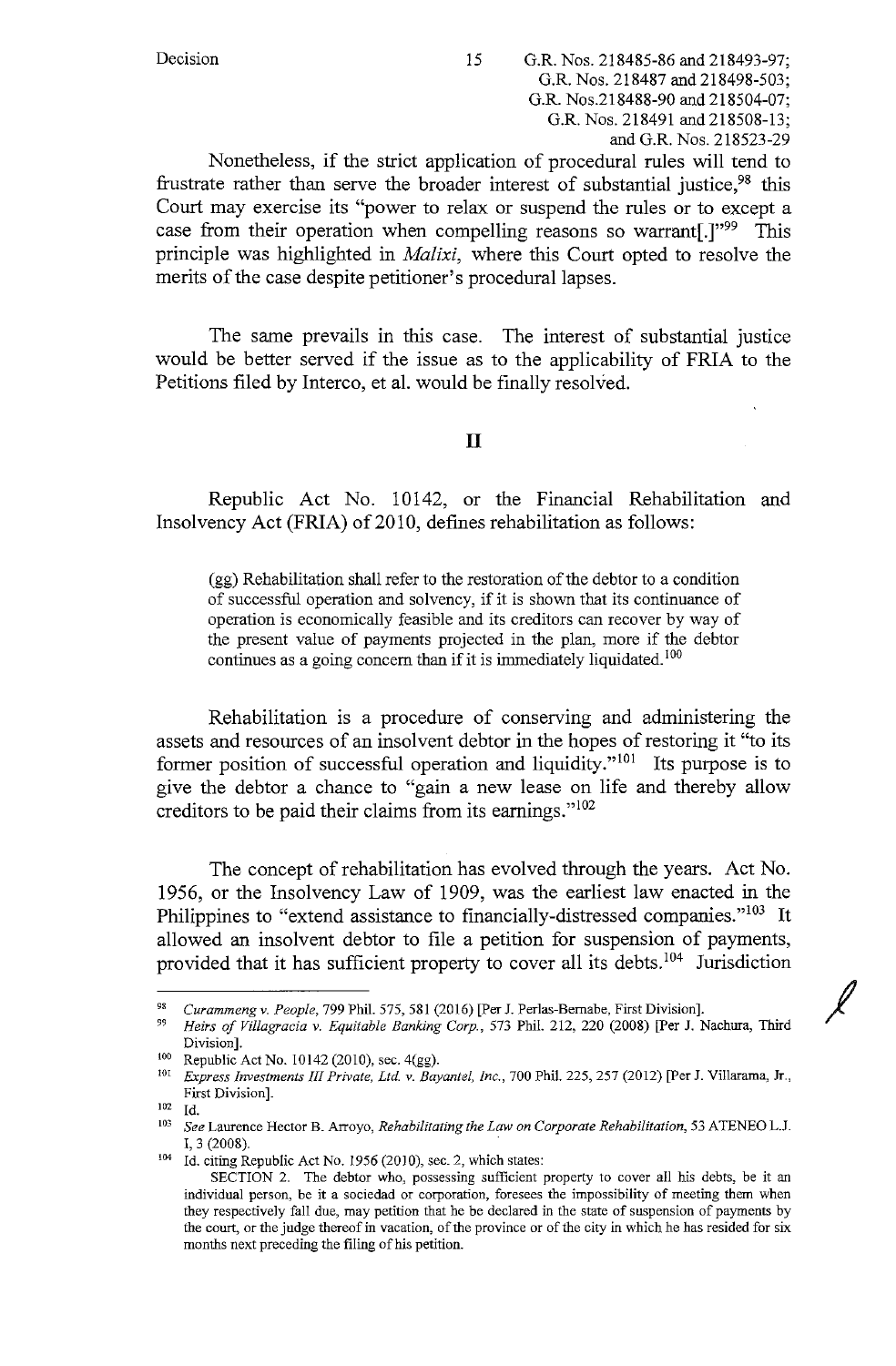In 1981, Presidential Decree No. 1758 was issued amending Presidential Decree No. 902-A or the SEC Reorganization Act. It transferred to the Securities and Exchange Commission jurisdiction over petitions for suspension of payments filed by corporations. In addition, it introduced the remedy of rehabilitation, which allowed corporate debtors with insufficient assets to apply for the appointment of a rehabilitation receiver or management committee.<sup>106</sup>

Rehabilitation goes beyond deferment of payments.<sup>107</sup> It involves the development of a rehabilitation plan to revive a financially distressed corporation to a state of liquidity.<sup>108</sup>

Upon the enactment of Republic Act No. 8799, or the Securities Regulation Code, jurisdiction over rehabilitation cases was reverted to the courts of general jurisdiction or the appropriate regional trial court.<sup>109</sup>

In 2000, this Court *En Banc* issued A.M. No. 00-8-10-SC, or the Interim Rules of Procedure on Corporate Rehabilitation (Interim Rules). The Interim Rules covered petitions for rehabilitation filed pursuant to Presidential Decree No. 902-A and Republic Act No. 8799.<sup>110</sup>

 $\overline{\rho}$ 

He shall necessarily annex to his petition a schedule and inventory in the form provided in **sections fifteen, sixteen, and seventeen of this Act, in addition to the statement of his assets and**  liabilities and the proposed agreement he requests of his creditors[.]

<sup>105</sup>*Metropolitan Bank and Trust Company v. S.F. Naguiat Enterprises. Inc.,* 756 Phil. 229, 244 (2015) [Per J. Leonen, Second Division].

 $106$  Id. at 249-250.

<sup>107</sup>See Laurence Hector B. Arroyo, *Rehabilitating the Law on Corporate Rehabilitation,* 53 ATENEO L.J. I, 6 (2008). 108 *Metropolitan Bank and Trust Company v. S.F. Naguiat Enterprises, Inc.,* 756 Phil. 229, 250-251

<sup>(2015) [</sup>Per J. Leonen, Second Division]. See Laurence Hector B. Arroyo, *Rehabilitating the Law on* 

*Corporate Rehabilitation, 53 ATENEO L.J. I, 7 (2008).* 109 Id. at 251 citing Republic Act. No. 8799 (2000), sec. 5, which states:

SECTION 5. Powers and Functions of the Commission. - 5.1. The Commission shall act with transparency and shall have the powers and functions provided by this Code, Presidential Decree No. 902-A, the Corporation Code, the Investment Houses Law, the Financing Company Act and other existing laws. Pursuant thereto the Commission shall have, among others, the following powers and functions:

**<sup>5.2.</sup> The Commission's jurisdiction over all cases enumerated under Section 5 of Presidential Decree**  No. 902-A is hereby transferred to the Courts of general jurisdiction or the appropriate Regional Trial Court: Provided, That the Supreme Court in the exercise of its authority may designate the Regional Trial Court branches that shall exercise jurisdiction over these cases. The Commission shall retain jurisdiction over pending cases involving intra-corporate disputes submitted for fmal resolution which should be resolved within one (1) year from the enactment of this Code. The Commission shall retain jurisdiction over pending suspension of payments/rehabilitation cases filed as of 30 June 2000 until finally disposed. 110 See Laurence Hector B. Arroyo, *Rehabilitating the Law on Corporate Rehabilitation,* 53 ATENEO L.J.

I, 3 (2008) citing Republic Act No. 1956 (1957), sec. 2.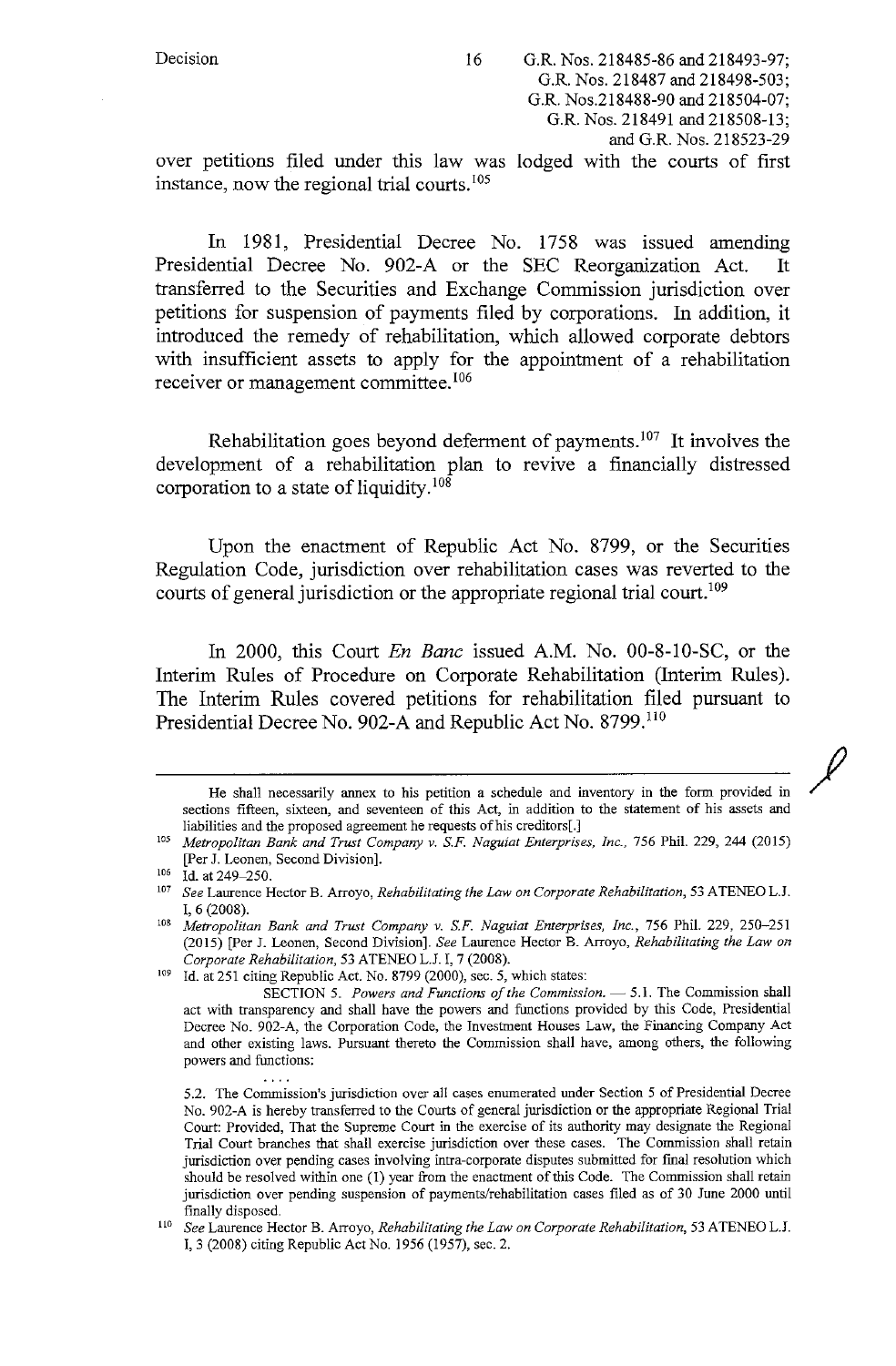*I* 

Later, the 2008 Rules of Procedure on Corporate Rehabilitation was issued, amending the 2000 Interim Rules. Under its terms, a "group of companies"<sup>111</sup> may file a joint petition for rehabilitation before the regional trial court having jurisdiction over the principal office of the parent company.<sup>112</sup>

On July 18, 2010, Republic Act No. 10142, or FRlA, lapsed into law. It took effect on August 31, 2010,  $113$  but its implementing rule, the Financial Rehabilitation Rules of Procedure **(FR** Rules), was only promulgated on August 27, 2013.

FRlA expressly repealed the Insolvency Law of 1909 and impliedly repealed laws, orders, and rules that were inconsistent with its provisions. <sup>114</sup> Its declared objective is to encourage debtors and creditors to collectively resolve their competing claims.<sup>115</sup>

Here, the Petition for Suspension of Payments and Rehabilitation was filed before the rehabilitation court on September 9, 2010, after FRlA had taken effect. Nonetheless, Interco, et al. insist that FRlA cannot apply absent its implementing rules.

**"Group of companies" refers to, and can cover only, corporations that are financially related to one**  another as parent corporations, subsidiaries and affiliates. 112 Rules of Procedure on Corporate Rehabilitation, Administrative Order No. 00-8-10-SC (2008), Rule 3,

sec. 2 states:

SECTION 2. *Venue.* - Petitions for rehabilitation pursuant to these Rules shall be filed in the regional trial court which has jurisdiction over the principal office of the debtor as specified in its articles of incorporation or partnership. Where the principal office of the corporation, partnership or **association is registered in the Securities and Exchange Commission as Metro Manila, the action must**  be filed in the regional trial court of the city or municipality where the head office is located.

A joint petition by a group of companies shall be filed in the Regional Trial Court which has jurisdiction over the principal office of the parent company, as specified in its Articles of **Incorporation.** 

<sup>113</sup>*Bank of the Philippine Islands v. Sarabia Manor Hotel Corp.,* **715 Phil. 420,436 (2013) [Per J. Perlas-**Bernabe, Second Division]. *See* fn. 56, which states:

... Republic Act No. 10142, otherwise known as the "Financial Rehabilitation and Insolvency Act of 2010" (FRIA), which is the current law on the matter, took effect only on August 31, 2010. Its rules of

procedure have yet to be promulgated as of date.<br><sup>114</sup> Republic Act. No. 10142 (2010), sec. 148 states:

SECTION 148. *Repealing Clause.* - The Insolvency Law (Act No. 1956), as amended, is hereby **repealed. All other laws, orders, rules and regulations or parts thereof inconsistent with any provision of this Act are hereby repealed or modified accordingly.** 

115 Republic Act. No. 10142 (2010), sec. 2 states:

SECTION 2. *Declaration of Policy*. - It is the policy of the State to encourage debtors, both juridical and natural persons, and their creditors to collectively and realistically resolve and adjust **competing claims and property rights. In furtherance thereof, the State shall ensure a timely, fair,**  transparent, effective and efficient rehabilitation or liquidation of debtors. The rehabilitation or **liquidation shall be made with a view to ensure or maintain certainty and predictability in commercial**  affairs, preserve and maximize the value of the assets of these debtors, recognize creditor rights and respect priority of claims, and ensure equitable treatment of creditors who are similarly situated. When rehabilitation is not feasible, it is in the interest of the State to facilitate a speedy and orderly liquidation of these debtors' assets and the settlement of their obligations.

<sup>111</sup> Rules of Procedure on Corporate Rehabilitation, Administrative Order No. 00-8-10-SC (2008), Rule 2, **sec. 1 states:**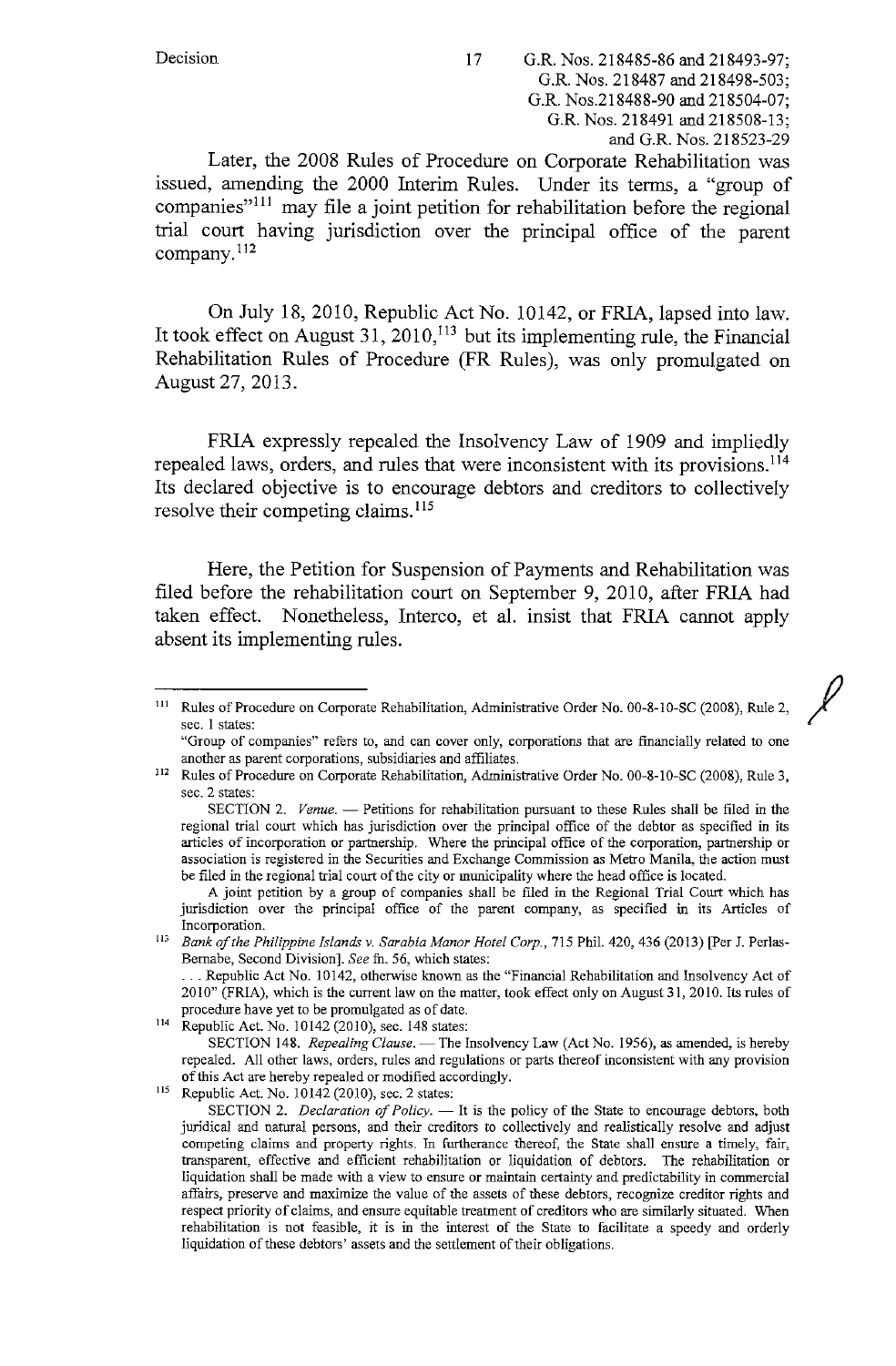This contention is untenable.

At the outset, Interco, et al. themselves filed the Petition pursuant to the provisions of FRIA. By invoking FRIA, they should be deemed estopped from contending that its provisions are inapplicable to their case.

Furthermore, the absence of an implementing rule alone cannot render a law inoperative. Every law is presumed valid, until and unless judicially declared invalid. In *Securities and Exchange Commission v. Interport Resources Corporation:* <sup>116</sup>

1n the absence of any constitutional or statutory infirmity, which may concern Sections 30 and 36 of the Revised Securities Act, this Court upholds these provisions as legal and binding. It is well settled that every law has in its favor the presumption of validity. Unless and until a specific provision of the law is declared invalid and unconstitutional, the same is valid and binding for all intents and purposes. *The mere absence of implementing rules cannot effectively invalidate provisions of law, where a*  reasonable construction that will support the law may be given. In People *v. Rosenthal,* this Court ruled that:

In this connection we cannot pretermit reference to the rule that "legislation should not be held invalid on the ground of uncertainty if susceptible of any reasonable construction that will support and give it effect. *An Act will not be declared inoperative and ineffectual on the ground that it furnishes no adequate means to secure the purpose for which it is passed,* if *men of common sense and reason can devise and provide the means, and all the instrumentalities necessary for its execution are within the reach of those intrusted therewith."* 

In *Garcia v. Executive Secretary,* the Court underlined the importance of the presumption of validity of laws and the careful consideration with which the judiciary strikes down as invalid acts of the legislature:

The policy of the courts is to avoid ruling on constitutional questions and to presume that the acts of the political departments are valid in the absence of a clear and unmistakable showing to the contrary. To doubt is to sustain. This presumption is based on the doctrine of separation of powers which enjoins upon each department a becoming respect for the acts of the other departments. The theory is that as the joint act of Congress and the President of the Philippines, a law has been carefully studied and determined to be in accordance with the fundamental law before it was finally enacted.

<sup>116 588</sup> Phil. 651 (2008) [Per J. Chico-Nazario, En Banc].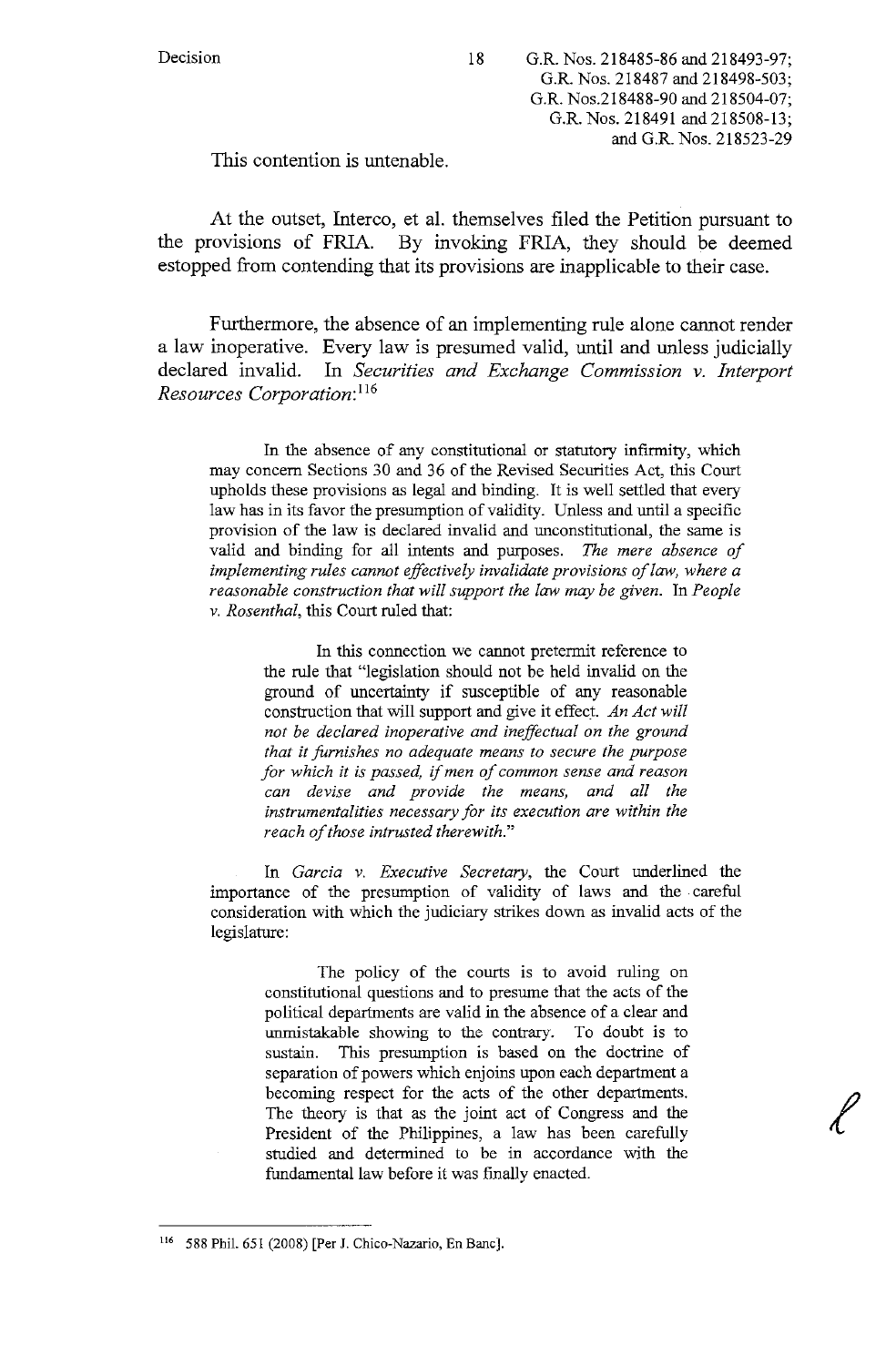and G.R. Nos. 218523-29

The necessity for vesting administrative authorities with power to make rules and regulations is based on the impracticability of lawmakers' providing general regulations for various and varying details of management. To rule that the absence of implementing rules can render ineffective an act of Congress, such as the Revised Securities Act, would empower the administrative bodies to defeat the legislative will by delaying the implementing rules. To assert that a law is less than a law, because it is made to depend on a future event or act, is to rob the Legislature of the power to act wisely for the public welfare whenever a law is passed relating to a state of affairs not yet developed, or to things future and impossible to fully know. It is well established that administrative authorities have the power to promulgate rules and regulations to implement a given statute and to effectuate its policies, provided such rules and regulations conform to the terms and standards prescribed by the statute as well as purport to carry into effect its general policies. Nevertheless, it is undisputable that the rules and regulations cannot assert for themselves a more extensive prerogative or deviate from the mandate of the statute. Moreover, where the statute contains sufficient standards and an unmistakable intent, as in the case of Sections 30 and 36 of the Revised Securities Act, there should be no impediment to its implementation.<sup>117</sup> (Emphasis supplied, citations omitted)

Interco, et al. misread Section 146 of FRJA in insisting that the law's provisions do not apply to their case. Section 146 provides:

SECTION 146. *Application to Pending Insolvency, Suspension of Payments and Rehabilitation Cases.* - This Act shall govern all petitions filed after it has taken effect. All further proceedings in insolvency, suspension of payments and rehabilitation cases then pending, except to the extent that in the opinion of the court their application would not be feasible or would work injustice, in which event the procedures set forth in prior laws and regulations shall apply.

As the Court of Appeals correctly found,<sup>118</sup> the discretion given to rehabilitation courts in applying the 2008 Rules on Corporate Rehabilitation instead of FRJA pertains only to petitions for rehabilitation filed before and are pending at the time FRJA took effect. In cases involving petitions for rehabilitation filed after FRJA's effectivity, the rehabilitation court has no option and is mandated to apply the provisions ofFRJA.

In addition, if this Court considers the promulgation of the rules of procedure as a precondition for the effectivity of FRJA, it would confer on the judiciary the power to suspend the effectivity of a legislative act by / simply refusing to promulgate guidelines for its implementation.<sup>119</sup>

 $117$  Id. at 673-675.

<sup>118</sup>*Rollo* (G.R. Nos. 218488-90 and 218504-07, vol. I) p. 33. 119 *Rollo* (G.R. Nos. 218488-90 and 218504-07, vol. I) p. 30.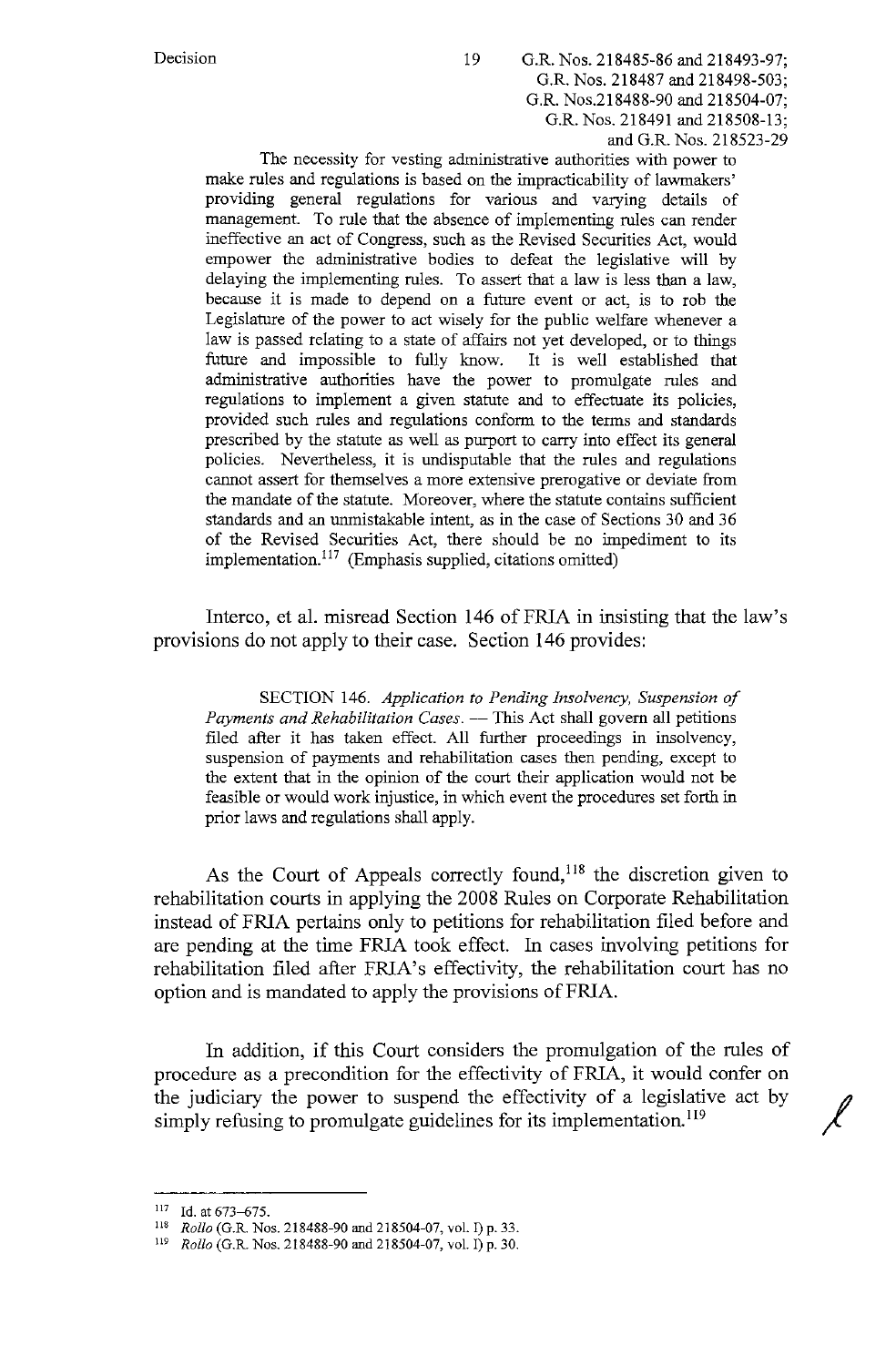Besides, even if some of FRIA's provisions require an implementing rule for its proper execution, this Court has already applied the 2008 Rules on Corporate Rehabilitation to support and supply the wordings ofFRIA. In *Philippine Asset Growth Two, Inc. v. Fastech Synergy Philippines, Inc., <sup>120</sup>* this Court used the 2008 Rules on Corporate Rehabilitation despite the petition for rehabilitation having been filed on April 8, 2011.

The 2008 Rules on Corporate Rehabilitation's suppletory application is reinforced by Rule 1, Section 2 of the 2013 FR Rules, which states:

SECTION 2. *Scope.* — These Rules shall apply to petitions for rehabilitation of corporations, partnerships, and sole proprietorships, filed pursuant to Republic Act No. 10142, otherwise known as the Financial Rehabilitation and Insolvency Act (FRIA) of 2010.

These Rules shall similarly govern all further proceedings in suspension of payments and rehabilitation cases already pending, *except to the extent that, in the opinion of the court, its application would not be feasible or would work injustice, in which event the procedures originally applicable shall continue to govern.* (Emphasis supplied)

Rule 1, Section 2 reveals that the discretion given to courts in deciding not to apply the FR Rules pertains to cases for suspension of payments and rehabilitation already pending before FRIA took effect. The first paragraph mandates that the FR Rules shall apply to petitions for rehabilitation filed pursuant to FRIA. The second paragraph provides that rehabilitation courts may still apply the FR Rules to cases filed before FRIA took effect, except when its application would work injustice to the parties.

Accordingly, the rehabilitation court correctly applied FRIA and, suppletorily, the 2008 Rules on Corporate Rehabilitation in lnterco, et al.'s Petition for Suspension of Payments and Rehabilitation. The 2008 Rules shall apply to the Petition, provided that it is not inconsistent with FRIA. Indeed, as will be discussed later, the rehabilitation was correct in applying the 2008 Rules. However, it should have gone further and applied the additional requirements introduced by FRIA.

# III

FRIA declares it the State policy to encourage debtors and creditors to collectively resolve their competing claims. <sup>121</sup> In this regard, it permits a group of debtors to jointly file a petition for rehabilitation, thus: *j* 

<sup>&</sup>lt;sup>120</sup> 788 Phil. 355 (2016) [Per J. Perlas-Bernabe, First Division].<br><sup>121</sup> Republic Act. No. 10142 (2010), sec. 2 states: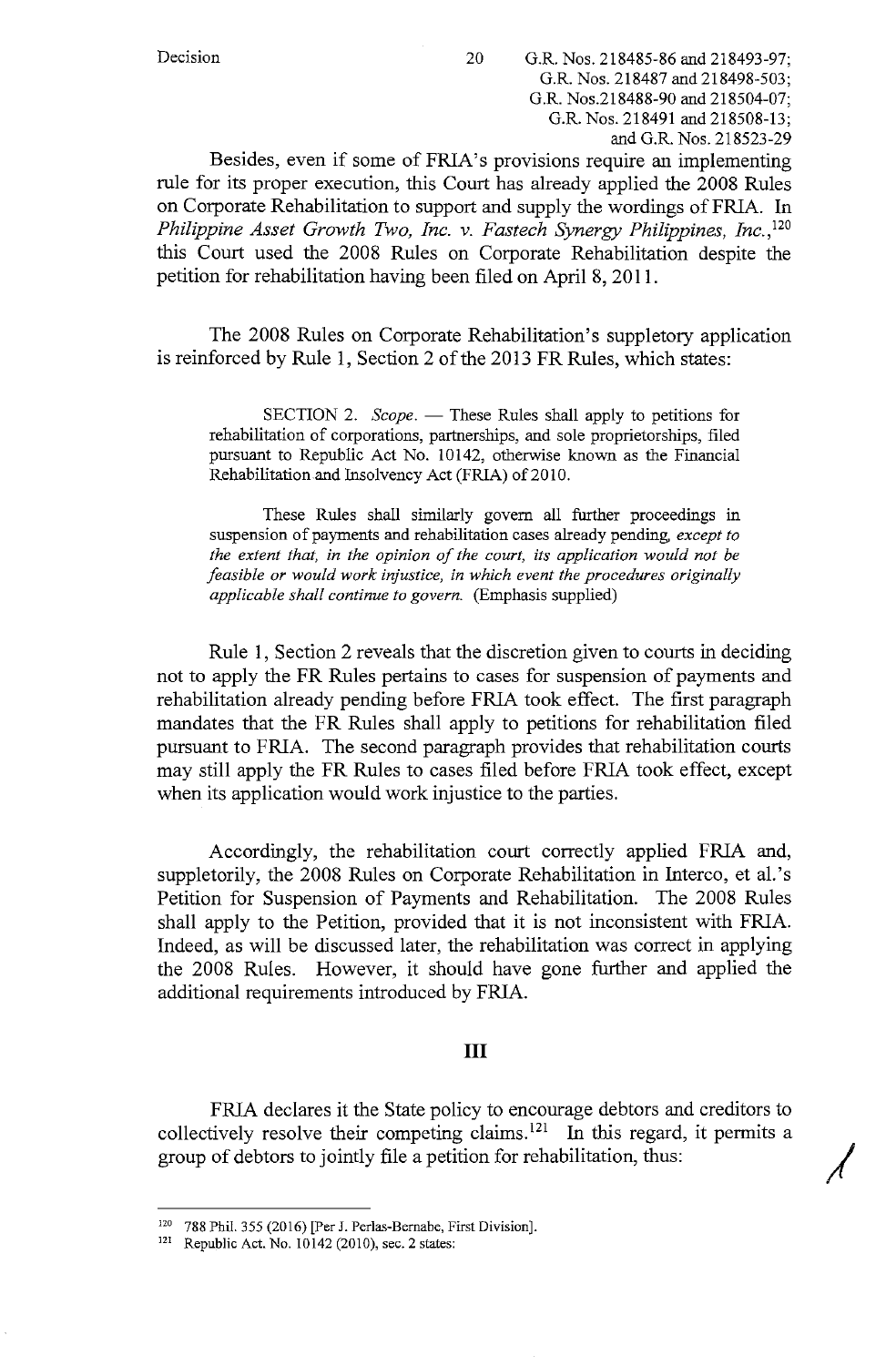Decision 21 G.R. Nos. 218485-86 and 218493-97; G.R. Nos. 218487 and 218498-503; G.R. Nos.218488-90 and 218504-07; G.R. Nos. 218491 and 218508-13; and G.R. Nos. 218523-29

SECTION 12. *Petition to Initiate Voluntary Proceedings by Debtor.* — When approved by the owner in case of a sole proprietorship, or by a majority of the partners in case of a partnership, or, in case of a corporation, by a majority vote of the board of directors or trustees and authorized by the vote of the stockholders representing at least two-thirds (2/3) of the outstanding capital stock, or in case of nonstock corporation, by the vote of at least two-thirds (2/3) of the members, in a stockholder's or member's meeting duly called for the purpose, an insolvent debtor may initiate voluntary proceedings under this Act by filing a petition for rehabilitation with the court and on the grounds hereinafter specifically provided. The petition shall be verified to establish the insolvency of the debtor and the viability of its rehabilitation, and include, whether as an attachment or as part of the body of the petition, as a minimum, the following:

(a) Identification of the debtor, its principal activities and its addresses;

(b) Statement of the fact of and the cause of the debtor's insolvency or inability to pay its obligations as they become due;

( c) The specific relief sought pursuant to this Act;

(d) The grounds upon which the petition is based;

( e) Other information that may be required under this Act depending on the form of relief requested;

(f) Schedule of the debtor's debts and liabilities including a list of creditors with their addresses, amounts of claims and collaterals, or securities, if any;

(g) An inventory of all its assets including receivables and claims against third parties;

(h) A Rehabilitation Plan;

(i) The names of at least three (3) nominees to the position of rehabilitation receiver; and

G) Other documents required to be filed with the petition pursuant to this Act and the rules of procedure as may be promulgated by the Supreme Court.

/

SECTION 2. *Declaration of Policy*. -- It is the policy of the State to encourage debtors, both juridical and natural persons, and their creditors to collectively and realistically resolve and adjust competing claims and property rights. In furtherance thereof, the State shall ensure a timely, fair, **transparent, effective and efficient rehabilitation or liquidation of debtors. The rehabilitation or liquidation shall be made with a view to ensure or maintain certainty and predictability in commercial affairs, preserve and maximize the value of the assets of these debtors, recognize creditor rights and respect priority of claims, and ensure equitable treatment of creditors who are similarly situated. When**  rehabilitation is not feasible, it is in the interest of the State to facilitate a speedy and orderly liquidation of these debtors' assets and the settlement of their obligations.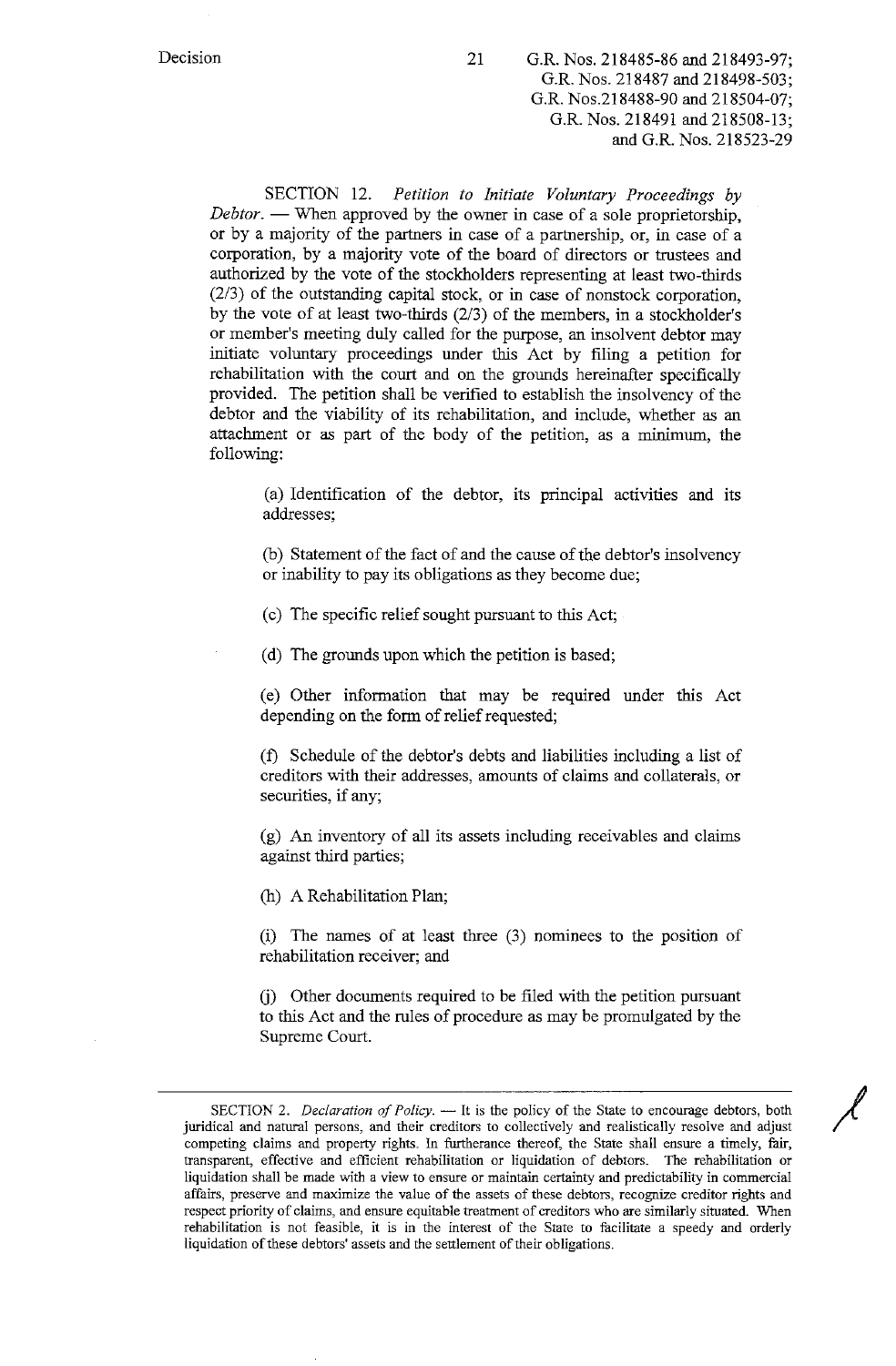A group of debtors may jointly file a petition for rehabilitation under this Act when one or more of its members foresee the impossibility of meeting debts when they respectively fall due, and the financial distress would likely adversely affect the financial condition and/or operations of the other members of the group and/or the participation of the other members of the group is essential under the terms and conditions of the proposed Rehabilitation Plan.

According to Section  $4(n)$  of FRIA, a "group of debtors" refers to:

(1) corporations that are financially related to one another as parent corporations, subsidiaries or affiliates; (2) partnerships that are owned more than fifty percent (50%) by the same person; and (3) single proprietorships that are owned by the same person[.]

In their Petition for Suspension of Payments and Rehabilitation, Interco, Interco Manufacturing, ICEC Land, and Kimmee allege that they are financially related to one another as parent corporation, subsidiaries, or affiliates.<sup>122</sup> However, BDO insists that the Court of Appeals erred in ruling that Kimmee is financially related to the other petitioning debtors. <sup>123</sup>

To begin with, the sufficiency of a petition for rehabilitation and the reasonability of a rehabilitation plan are questions of fact beyond the ambit of this Court's power of review.<sup>124</sup> In resolving these issues, we are bound to examine the various financial documents submitted by the parties before the rehabilitation court.

In *Pascual v. Burgos*,<sup>125</sup> this Court decreed that only errors of law may be raised in a Rule 45 petition. This Court is not a trier of facts.<sup>126</sup> Absent any showing that material facts and circumstances were overlooked or misinterpreted, factual findings of commercial courts shall be deemed conclusive and binding on this Court,  $127$  thus:

The Rules of Court require that only questions of law should be raised in petitions filed under Rule 45. This court is not a trier of facts. It will not entertain questions of fact as the factual findings of the appellate courts are "final, binding, or conclusive on the parties and upon this court" when supported by substantial evidence. Factual findings of the appellate courts will not be reviewed nor disturbed on appeal to this court.

<sup>&</sup>lt;sup>122</sup> Rollo (G.R. Nos. 218488-90 and 218504-07, vol. I), p. 137.<br><sup>123</sup> Rollo (G.R. Nos. 218485-86 and 218493-97, vol. I) p. 48.<br><sup>124</sup> Metropolitan Bank and Trust Co. v. Liberty Corrugated Boxes Manufacturing Corp., 804 Ph 216 (2017) [Per J. Leanen, Second Division]. 125 776 Phil. 167 (2016) [Per J. Leanen, Second Division]. 126 **Id. at 182.** 

<sup>127</sup>*Stronghold Insurance Co., Inc. v. Interpacific Container Services* 762 Phil. 483, 490 (2015) [Per J. Perez, First Division].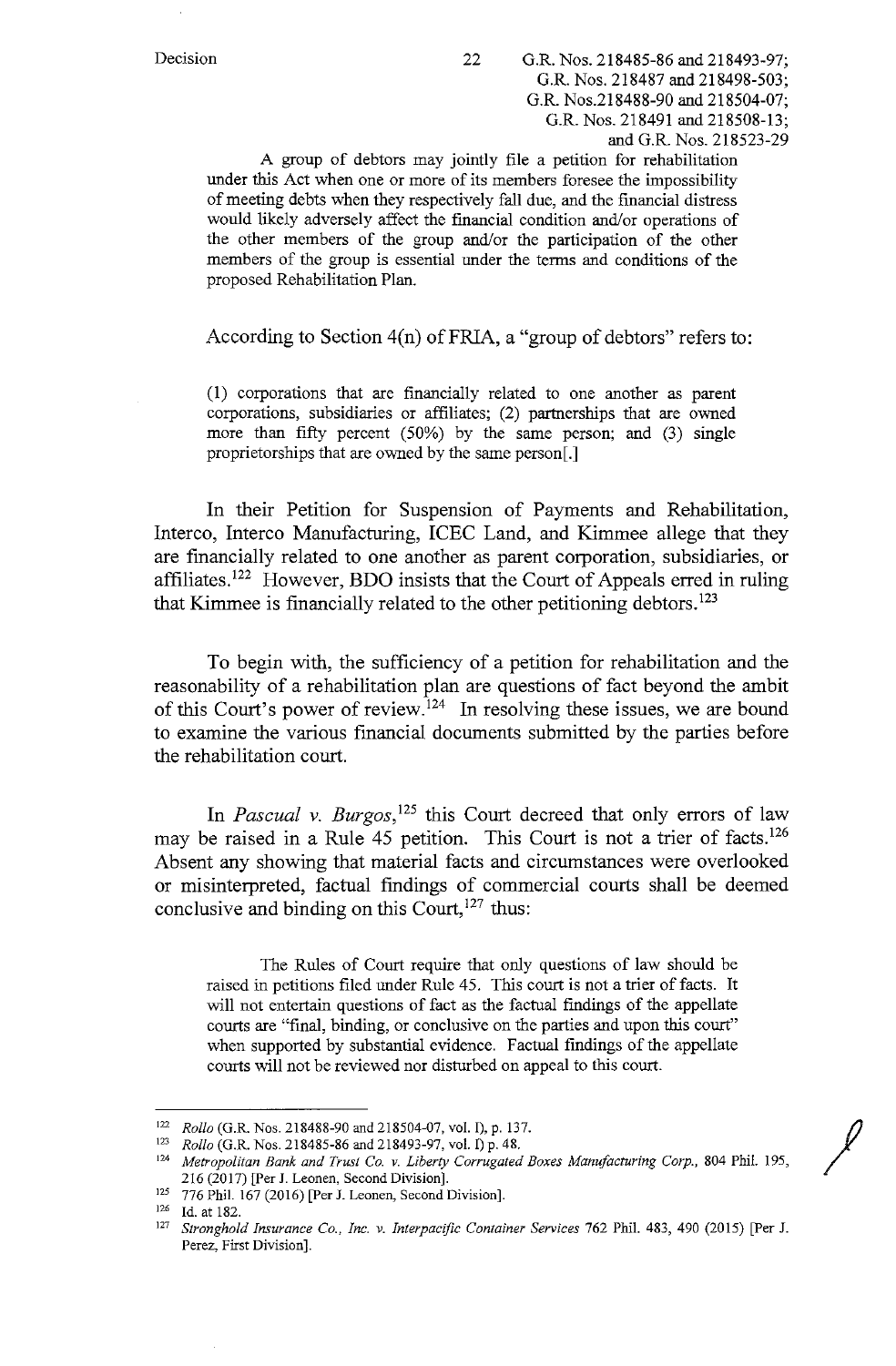However, these rules do admit exceptions. Over time, the exceptions to these rules have expanded. At present, there are 10 recognized exceptions that were first listed in *Medina v. Mayor Asistio, Jr.:* 

(1) When the conclusion is a finding grounded entirely on speculation, surmises or conjectures; (2) When the inference made is manifestly mistaken, absurd or impossible; (3) Where there is a grave abuse of discretion; (4) When the judgment is based on a misapprehension of facts;  $(5)$  When the findings of fact are conflicting;  $(6)$ When the Court of Appeals, in making its findings, went beyond the issues of the case and the same is contrary to the admissions of both appellant and appellee; (7) The findings of the Court of Appeals are contrary to those of the trial court; (8) When the findings of fact are conclusions without citation of specific evidence on which they are based; (9) When the facts set forth in the petition as well as in the petitioner's main and reply briefs are not disputed by the respondents; and (10) The finding of fact of the Court of Appeals is premised on the supposed absence of evidence and is contradicted by the evidence on record.<sup>128</sup> (Citations omitted, emphasis in the original)

Nonetheless, based on the Reports of Independent Auditors,<sup>129</sup> Kimmee is an affiliate of the parent company Interco,  $130$  thus: '

| 13. Related Party Transactions                                       |                        |  |
|----------------------------------------------------------------------|------------------------|--|
| Significant balances of amounts owed by (to) related parties follow: |                        |  |
|                                                                      | Nature of Relationship |  |
| ICEC Land                                                            | Subsidiary             |  |
| <b>IMC</b>                                                           | Associate              |  |
| Kimmee Realty Corp.                                                  | Affiliate              |  |

| 13. Related Party Transactions                                                                                                               |              |  |
|----------------------------------------------------------------------------------------------------------------------------------------------|--------------|--|
| In the normal course of business, the following transactions have been entered into with related<br>parties under common management control: |              |  |
| Related Party*                                                                                                                               | Relationship |  |
| <b>PBCom</b>                                                                                                                                 | Affiliate    |  |
| <b>ICEC</b> Land                                                                                                                             | Subsidiary   |  |

<sup>128</sup>*Pascual v. Burgos,* 776 Phil. 167, 182 (2016) [Per J. Leanen, Second Division]. 129 *Rollo* (G.R. Nos. 218487 and 218498-503, vol. II), pp. 971-1009; *rollo* (G.R. Nos. 218485-86 and 218493-97, vol. IV), pp. 2318-2366. 130 *Rollo* (G.R. Nos. 218487 and 218498-503, vol. II), 985 and 1006; *rollo* (G.R. Nos. 218485-86 and

<sup>218493-97,</sup> vol. IV), p. 2354.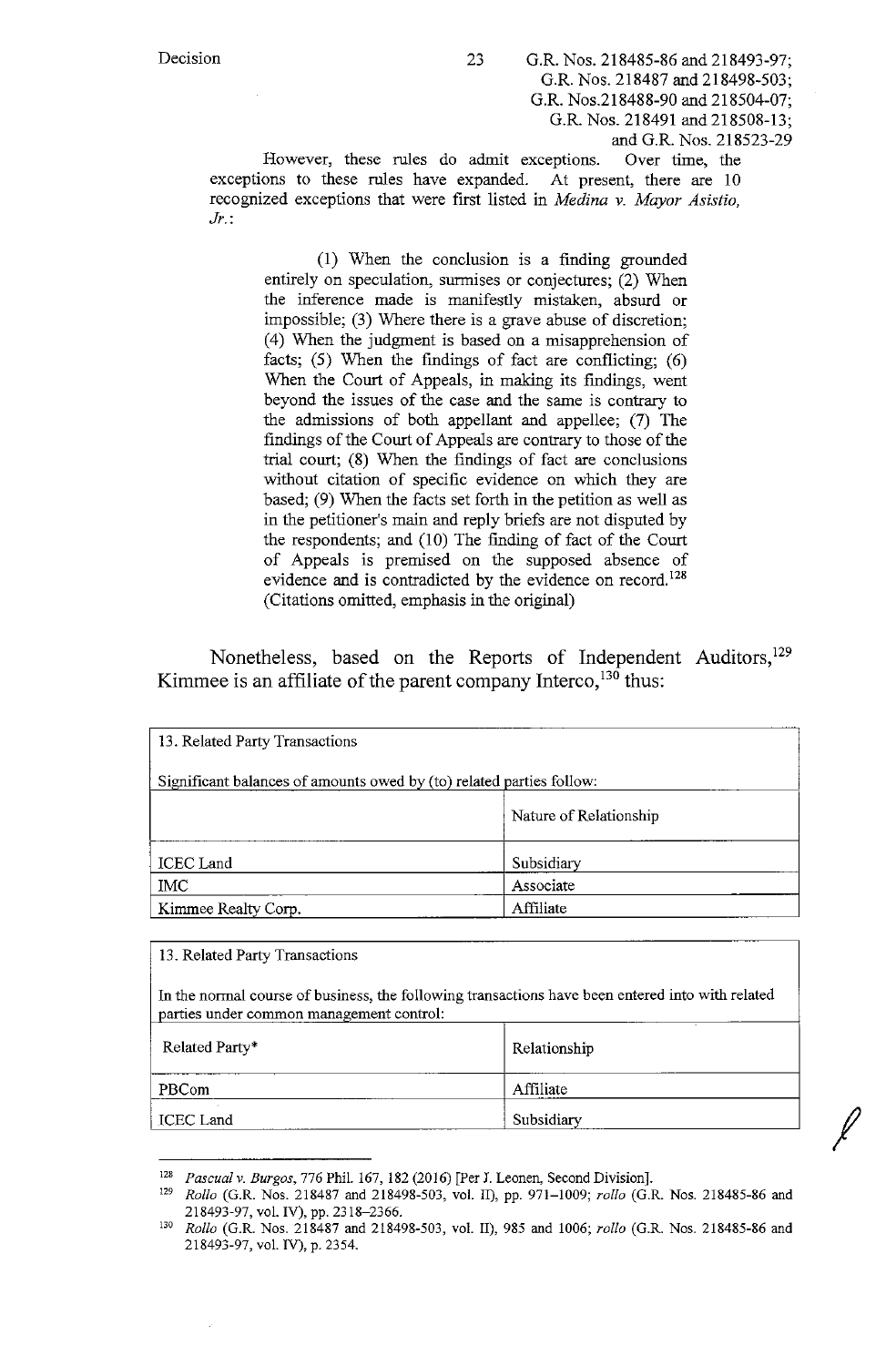| Decision<br>24      | G.R. Nos. 218485-86 and 218493-97;<br>G.R. Nos. 218487 and 218498-503;<br>G.R. Nos.218488-90 and 218504-07;<br>G.R. Nos. 218491 and 218508-13;<br>and G.R. Nos. 218523-29 |
|---------------------|---------------------------------------------------------------------------------------------------------------------------------------------------------------------------|
| IMC.                | Subsidiary                                                                                                                                                                |
| Kimmee Realty Corp. | Affiliate                                                                                                                                                                 |

#### 13. Related Party Transactions

Enterprises and individuals that directly, or indirectly through one or more intermediaries, control, or are controlled by, or under common control with the Company are related parties of the Company, Individuals owning directly or indirectly, an interest in the voting management personnel, including directors and officers of the Company and close members of the family of these individuals and companies associated with these individuals also constitute related parties.

In considering each possible related party relationship, attention is directed to the substance of the relationship, and not merely the legal form.

In the normal course of business, the following are the transactions with and balances of related parties under common management control:

|                     | Relationship             |
|---------------------|--------------------------|
| PBCOM               | Associate                |
| ICEC Land           | Subsidiary               |
| <b>IMC</b>          | Subsidiary               |
| Kimmee Realty Corp. | Affiliate <sup>131</sup> |

### **IV**

Development Bank insists that the Court of Appeals erred in not dismissing the Petition for Suspension of Payments and Rehabilitation outright considering that the rehabilitation court failed to issue a commencement order, disregarded its claims, and whimsically adopted Interco, et al.'s statement of claims. It likewise maintains that Interco, et al. filed the Petition in fraud and as a means to delay the enforcement of their rights as creditors.

These contentions are unmeritorious.

FRIA provides that after a petition is found to be sufficient in form and substance, the rehabilitation court shall issue a commencement order to signify the beginning of the rehabilitation proceedings.<sup>132</sup> The

<sup>131</sup>**Id.** 

<sup>132</sup>**Republic Act No. 10142 (2010), secs. 15 and 16 state:** 

SECTION 15. *Action on the Petition*. --- If the court finds the petition for rehabilitation to be sufficient in form and substance, it shall, within five (5) working days from the filing of the petition, **issue a Commencement Order. If, within the same period, the court fmds the petition deficient in form or substance, the court may, in its discretion, give the petitioner/s a reasonable period of time within**  which to amend or supplement the petition, or to submit such documents as may be necessary or proper to put the petition in proper order. In such case, the five (5) working days provided above for **the issuance of the Commencement Order shall be reckoned from the date of the filing of the amended or supplemental petition or the submission of such documents.**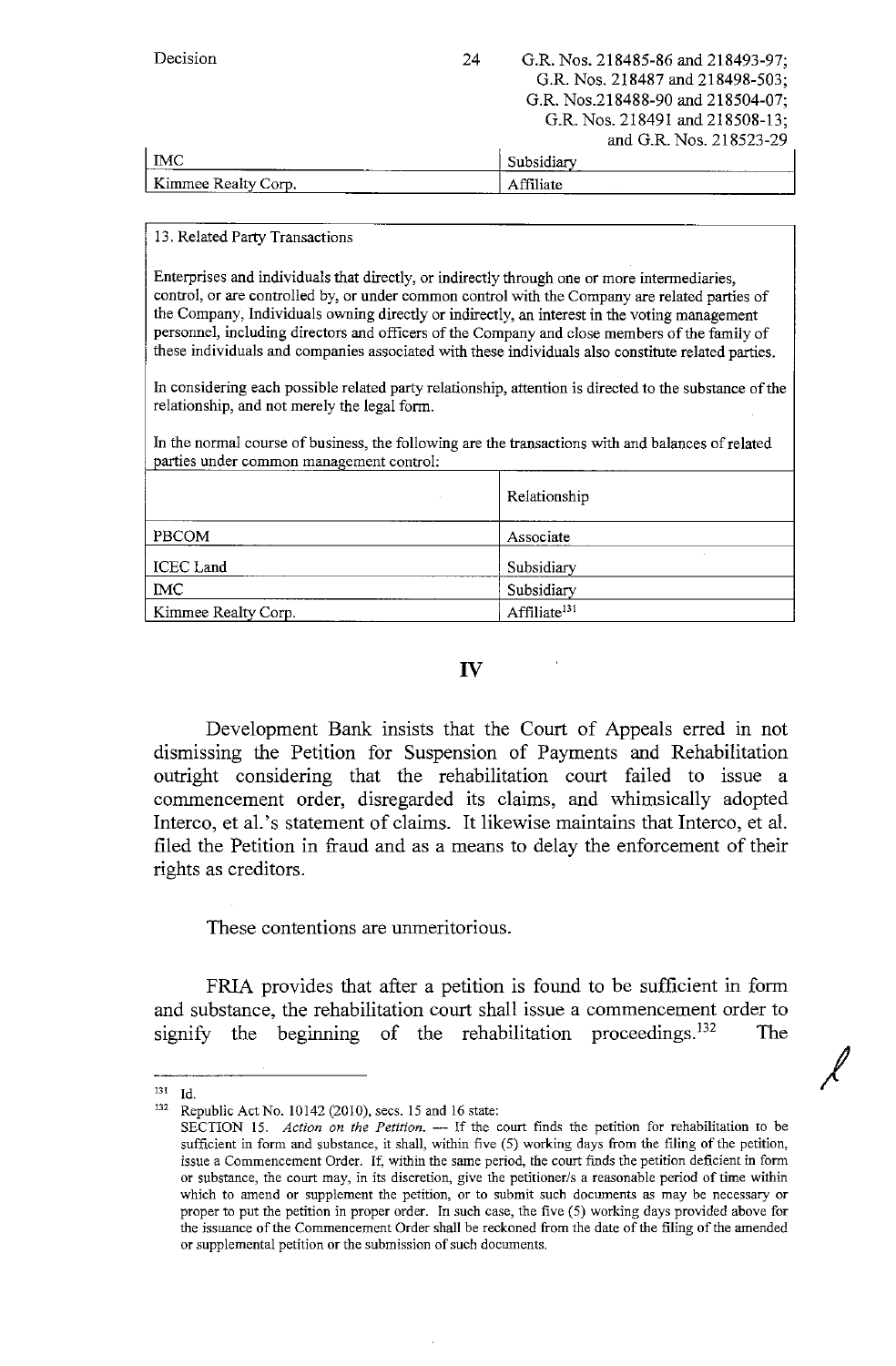*I* 

commencement order shall include "a declaration that the debtor is under rehabilitation, the appointment of a rehabilitation receiver, a directive for all creditors to file their verified notices of claim, and an order staying claims against the  $[petitioning]$  debtor." $133$ 

Here, after the rehabilitation court had found the Petition to be sufficient in form and substance, it issued a Stay Order which provided for, among others, the appointment of Atty. Elamparo as rehabilitation receiver, the suspension of all claims against Interco, et al., and the date of the initial

- (a) identify the debtor, its principal business or activity/ies and its principal place of business;
- (b) sunnnarize the ground/s for initiating the proceedings;

( e) declare that the debtor is under rehabilitation;

(f) direct the publication of the Commencement Order in a newspaper of general circulation in the Philippines once a week for at least two (2) consecutive weeks, with the first publication to be made within seven (7) days from the time of its issuance;

(g) If the petitioner is the debtor, direct the service by personal delivery of a copy of the petition on each creditor holding at least ten percent (10%) of the total liabilities of the debtor as determined from the schedule attached to the petition within five  $(5)$  days; if the petitioner/s is/are creditor/s, direct the service by personal delivery of a copy of the petition on the debtor within five (5) days;

(h) appoint a rehabilitation receiver who may or may not be from among the nominees of the **petitioner/s, and who shall exercise such powers and duties defined in this Act as well as the**  procedural rules that the Supreme Court will promulgate;

(i) summarize the requirements and deadlines for creditors to establish their claims against the debtor and direct all creditors to file their claims with the court at least five (5) days before the initial hearing;

G) direct the Bureau of internal Revenue (BIR) to file and serve on the debtor its comment on or opposition to the petition or its claim/s against the debtor under such procedures as the Supreme Court may hereafter provide;

(k) prohibit the debtor's suppliers of goods or services from withholding the supply of goods and **services in the ordinary course of business for as long as the debtor makes payments for the services or goods supplied after the issuance of the Commencement Order;** 

(1) authorize the payment of administrative expenses as they become due;

(m) set the case for initial hearing, which shall not be more than forty ( 40) days from the date of filing of the petition for the purpose of determining whether there is substantial likelihood for the debtor to be rehabilitated;

(n) make available copies of the petition and rehabilitation plan for examination and copying by any interested party;

( o) indicate the location or locations at which documents regarding the debtor and the proceedings **under this Act may be reviewed and copied;** 

**(p) state that any creditor or debtor, who is not the petitioner, may submit the name or nominate any**  other qualified person to the position of rehabilitation receiver at least five (5) days before the initial hearing;

( q) include a Stay or Suspension Order which shall:

- (I) suspend all actions or proceedings, in court or otherwise, for the enforcement of claims against the debtor;
- (2) suspend all actions to enforce any judgment, attachment or other provisional remedies against the debtor;
- (3) prohibit the debtor from selling, encumbering, transferring or disposing in any manner any of its properties except in the ordinary course of business; and
- (4) prohibit the debtor from making any payment of its liabilities outstanding as of the commencement
- date except as may be provided herein.<br><sup>133</sup> *Allied Banking Corp. v. Equitable PCI Bank, Inc.*, 828 Phil. 64, 75 (2018) [Per J. Martires, Third Division].

**SECTION 16.** *Commencement of Proceedings and Issuance of a Commencement Order.* **- The**  rehabilitation proceedings shall commence upon the issuance of the Commencement Order, which shall:

<sup>(</sup> c) state the relief sougbt under this Act and any requirement or procedure particular to the relief sought;

<sup>(</sup> d) state the legal effects of the Connnencement Order, including those mentioned in Section 17 hereof;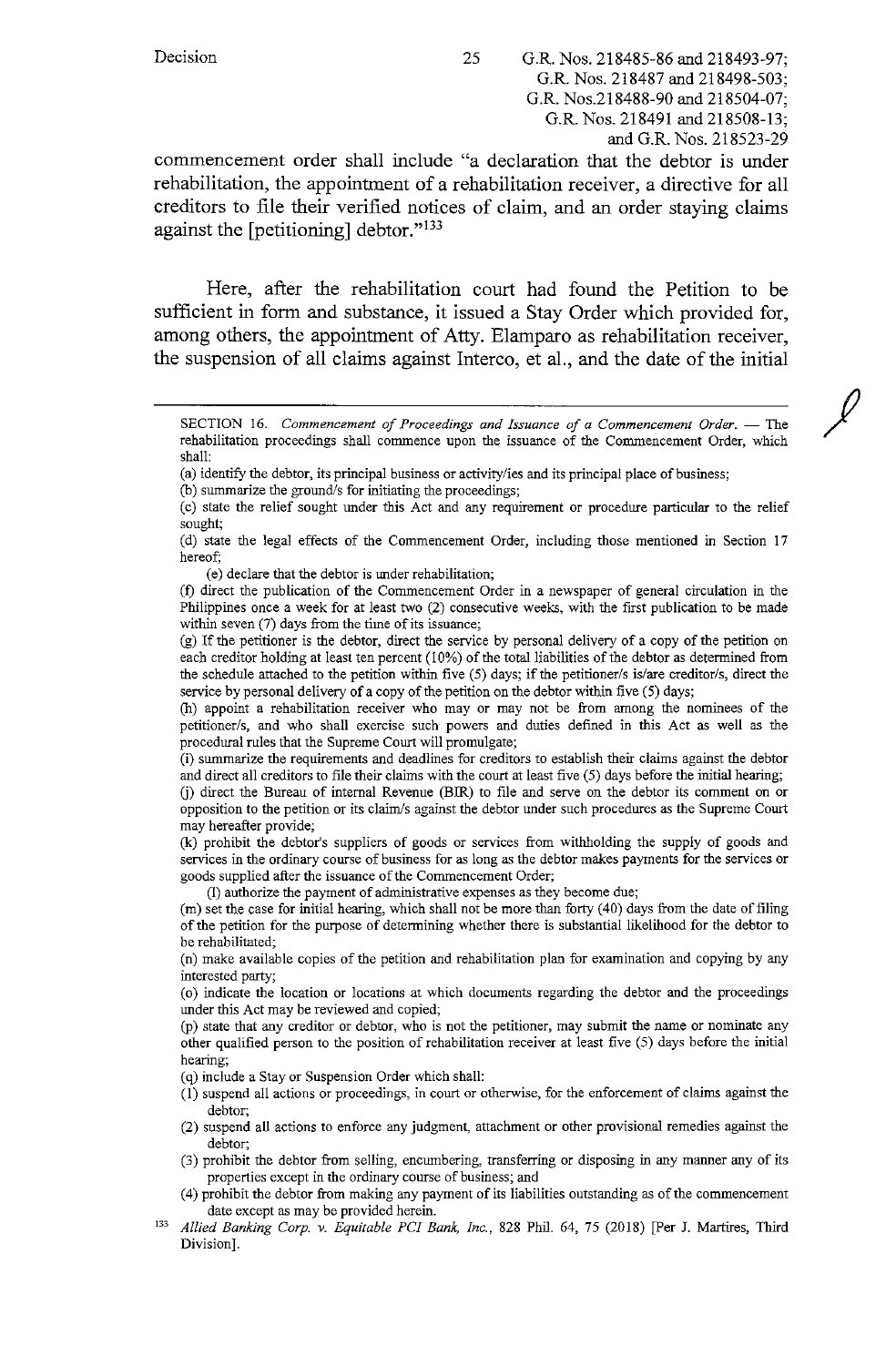hearing.<sup>134</sup> Its denomination as "Stay Order" is immaterial, since it provided the basic requirements of a commencement order required by FRIA.

To clarify, the liberality in the nomenclature of the commencement order should apply only in cases where such order was issued before the FR Rules' promulgation. This is an aspect of equity; otherwise, strict adherence to procedural niceties would prevent substantive relief. However, for cases where the commencement order is issued after the effectivity of the **FR**  Rules, the order must be properly designated as a "commencement order."

Development Bank's other claims are questions of fact improper in a Rule 45 petition. Particularly, determining whether the rehabilitation receiver and the rehabilitation court considered Development Bank's interest is a factual issue that would require this Court to review the financial statements submitted by the parties. As held in *Bank of the Philippine Islands v. Sarabia Manor Hotel Corporation: <sup>135</sup>*

To elucidate, the determination of whether or not due regard was given to the interests of BPI as a secured creditor in the approved rehabilitation plan partakes of a question of fact since it will require a review of the sufficiency and weight of evidence presented by the parties - among others, the various financial documents and data showing Sarabia's capacity to pay and BPI's perceived cost of money - and not merely an application of law. Therefore, given the complexion of the issues which BPI presents, and finding none of the above-mentioned exceptions to exist, the Court is constrained to dismiss its petition, and prudently uphold the factual findings of the courts a quo which are entitled to great weight and respect, and even accorded with finality. This especially obtains in corporate rehabilitation proceedings wherein certain commercial courts have been designated on account of their expertise and specialized knowledge on the subject matter, as in this case.<sup>136</sup>

Neither is Development Bank's claim of noncompliance with Sections 44, 45, and 46 of FRIA sufficient to reverse the Court of Appeals' ruling. This matter was raised for the first time before this Court. A perusal of its Petition for Review<sup>137</sup> before the Court of Appeals shows that this issue was not assigned as an error of the rehabilitation court. In *Multi-Realty Development Corporation v. Makati Tuscany Condominium Corporation:* <sup>138</sup>

Settled is the rule that no questions will be entertained on appeal unless they have been raised below. Points of law, theories, issues and arguments not adequately brought to the attention of the lower court need  $\ell$ 

<sup>&</sup>lt;sup>134</sup> *Rollo* (G.R. Nos. 218488-90 and 218504-07, vol. I) pp. 167-172.<br><sup>135</sup> 715 Phil. 420 (2013) [Per J. Perlas-Bernabe, Second Division].<br><sup>136</sup> Id. at 434-435.<br><sup>137</sup> *Rollo* (G.R. Nos. 218487-218498-503, vol. II), pp. 4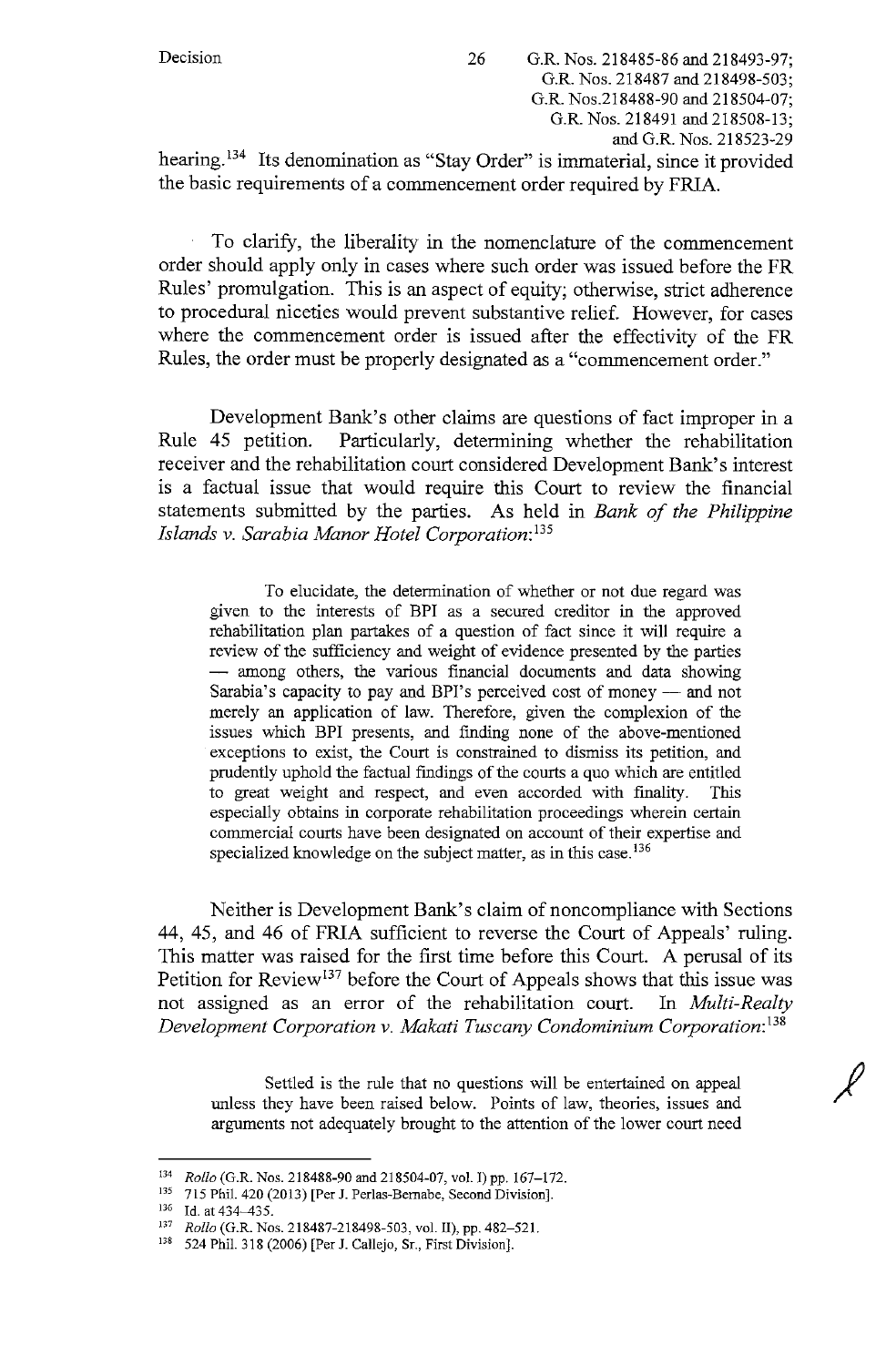not be considered by the reviewing court as they cannot be raised for the first time on appeal. Basic considerations of due process impel this rule.<sup>139</sup> (Citation omitted)

# **V**

The creditors, particularly BDO<sup>140</sup> and Development Bank,<sup>141</sup> next assert that the terms and conditions of the proposed rehabilitation plan are burdensome and prejudicial, depriving them of their contractual rights and claims against Interco, et al. They maintain that the rehabilitation court has no power to modify the contractual stipulations agreed upon by the parties.

This contention lacks merit.

Article **III,** Section 9 of the Constitution provides that "[n]o law impairing the obligation of contracts shall be passed." This refers to the non-impairment clause, which ensures that the integrity of contracts is protected from any unwarranted State inference. It ensures that the terms of a contract mutually agreed upon by the parties are not tampered with or modified by a subsequent law. 142 As held in *Provincial Bus Operators Association of the Philippines v. Department of Labor and Employment,* <sup>143</sup> "[t]his is to 'encourage trade and credit by promoting confidence in the stability of contractual relations."<sup>144</sup>

This constitutional limitation guarantees non-interference of the State in purely private transactions. However, the non-impairment clause yields to the State's police power. 145 In *Pryce Corporation v. China Banking Corporation:* <sup>146</sup>

The non-impairment clause first appeared in the United States Constitution as a safeguard against the issuance of worthless paper money that disturbed economic stability after the American Revolution. *This*  constitutional provision was designed to promote commercial stability. At its core is "a prohibition of state interference with debtor-creditor relationships."

 $\sim$   $\sim$   $\sim$   $\sim$ 

<sup>139</sup> **Id. at 335.** 

<sup>140</sup> *Rollo* (G.R. Nos. 218485-86, vol. I), p. 39.<br>
<sup>141</sup> *Rollo* (G.R. Nos. 218487 and 218498-503, vol. I), p. 91.

<sup>&</sup>lt;sup>142</sup> Goldenway Merchandising Corp. v. Equitable PCI Bank, 706 Phil. 427, 437-438 (2013) [Per J.

Villarama, Jr., First Division]. 143 **G.R. No. 202275, July 17, 2018, 872 SCRA 50 [Per J. Leanen,** *En Banc].* 

<sup>144</sup> Id. at 126-127. 145 **Id. at 127.** 

<sup>146</sup> *Pryce Corp. v. China Banking Corp.,* 727 Phil. 1 (2014) [Per J. Leonen, En Banc].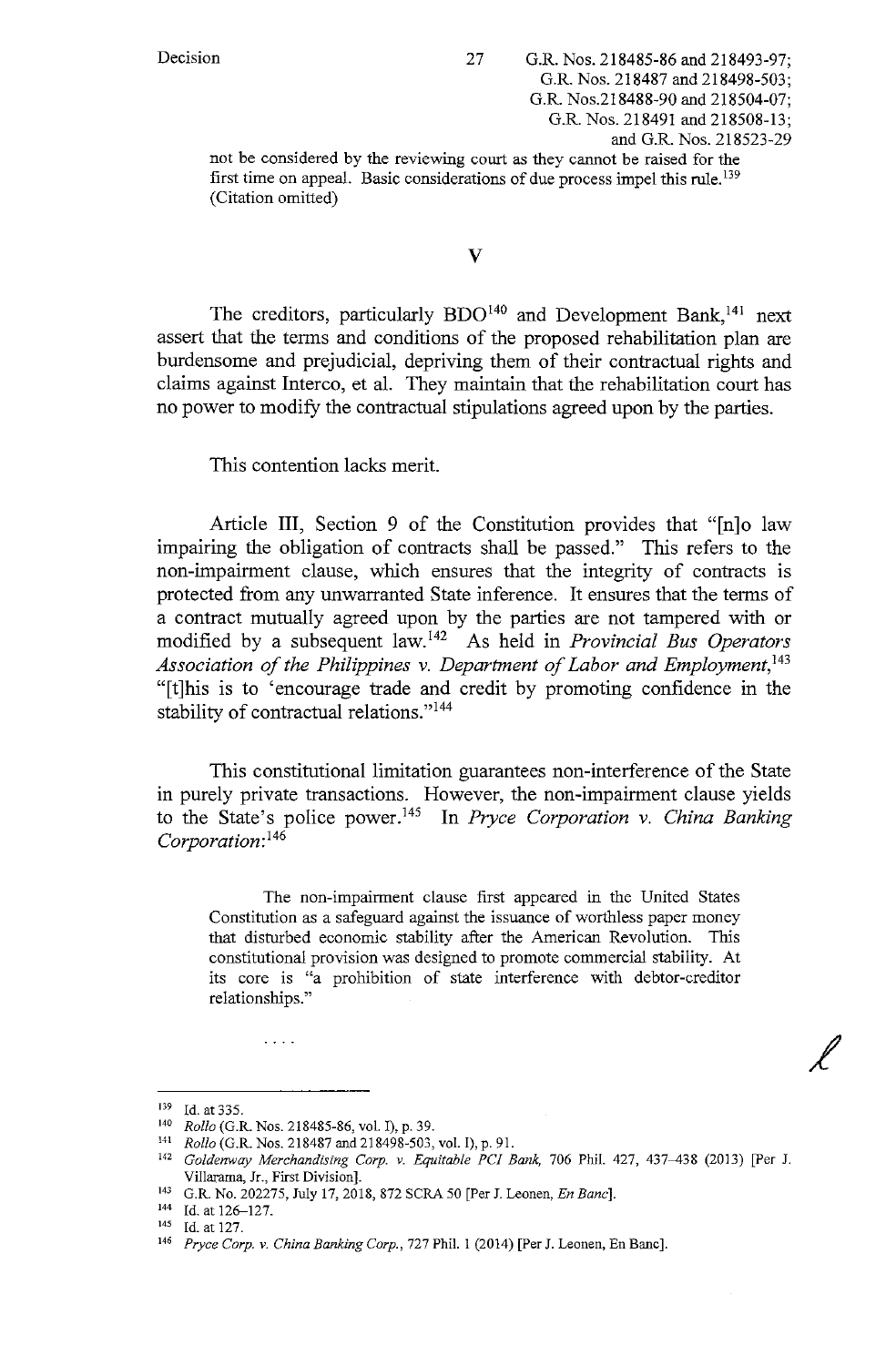Nevertheless, this court has brushed aside invocations of the nonimpairment clause to give way to a valid exercise of police power and afford protection to labor.

In *Pacific Wide Realty and Development Corporation v. Puerto Azul Land, Inc.* which similarly involved corporate rehabilitation, this court found no merit in Pacific Wide's invocation of the non-impairment clause, explaining as follows:

> We also find no merit in PWRDC's contention that there is a violation of the impairment clause. Section 10, Article III of the Constitution mandates that no law impairing the obligations of contract shall be passed. This case does not involve a law or an executive issuance declaring the modification of the contract among debtor PALI, its creditors and its accommodation mortgagors. Thus, the non-impairment clause may not be invoked. Furthermore, as held in Oposa v. Factoran, Jr. even assuming that the same may be invoked, the nonimpairment clause must yield to the police power of the State. Property rights and contractual rights are not absolute. The constitutional guaranty of non-impairment of obligations is limited by the exercise of the police power of the State for the common good of the general public.

> Successful rehabilitation of a distressed corporation will benefit its debtors, creditors, employees, and the economy in general. The court may approve a rehabilitation plan even over the opposition of creditors holding a majority of the total liabilities of the debtor if, in its judgment, the rehabilitation of the debtor is feasible and the opposition of the creditors is manifestly unreasonable. The rehabilitation plan, once approved, is binding upon the debtor and all persons who may be affected by it, including the creditors, whether or not such persons have participated in the proceedings or have opposed the plan or whether or not their claims have been scheduled.<sup>147</sup> (Citations omitted.)

Contracts partake of the nature of property rights. Thus, apart from the applicability of the requirements of reasonability embedded in the due process clause, there is also Article XII, Section  $6$ ,  $148$  which mandates that the use of property is a social function.

/

<sup>147</sup> Id. at 23-24. 148 **CONST., art. XII, sec. 6 states:** 

SECTION 6. The use of property bears a social function, and all economic agents shall contribute **to the common good. Individuals and private groups, including corporations, cooperatives, and similar collective organizations, shall have the right to own, establish, and operate economic enterprises, subject to the duty of the State to promote distributive justice and to intervene when the common good so demands.**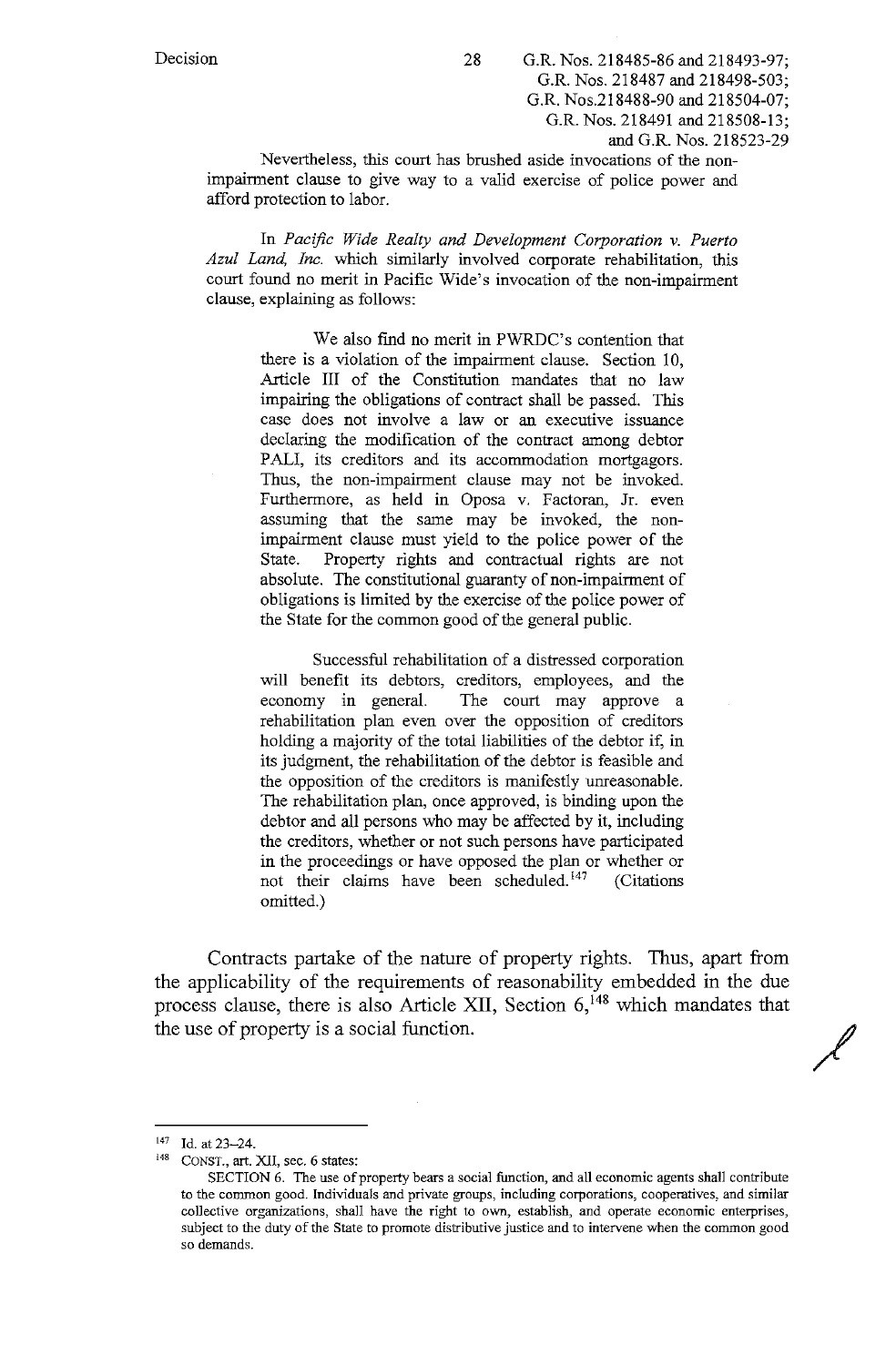This principle, which shows that the non-impairment clause is not absolute, was reiterated in *Victoria-Aquino v. Pacific Plans, Inc.* 149 There, this Court brushed aside the petitioner's invocation of the non-impairment clause in questioning the rehabilitation court's approval of the modified rehabilitation plan. This Court decreed that "[t]he non-impairment clause under the Constitution applies only to the exercise of legislative power. It does not apply to the Rehabilitation Court which exercises judicial power over the rehabilitation proceedings."<sup>150</sup>

Accordingly, the creditors' invocation cannot stand.

# VI

The creditors next assail the rehabilitation court's confirmation of the rehabilitation plan despite noncompliance with the voting requirement under Section 64 of FRIA.

One of the salient changes introduced by FRlA is the rehabilitation receiver's duty to notify the creditors of the petitioning debtor that the rehabilitation plan is ready for examination. Section 64 of FRlA requires that within 20 days from such notification, the rehabilitation receiver shall convene the creditors to vote on the rehabilitation plan. If the creditors approve the plan, Section 65 states that the rehabilitation plan shall be submitted by the rehabilitation receiver to the rehabilitation court for confirmation. The provisions state:

SECTION 64. *Creditor Approval of Rehabilitation Plan.* -- The rehabilitation receiver shall notify the creditors and stakeholders that the Plan is ready for their examination. Within twenty (20) days from the said notification, the rehabilitation receiver shall convene the creditors, either as a whole or per class, for purposes of voting on the approval of the Plan. The Plan shall be deemed rejected unless approved by all classes of creclitors whose rights are adversely modified or affected by the Plan. For purposes of this section, the Plan is deemed to have been approved by a class of creclitors if members of the said class holding more than fifty percent ( 50%) of the total claims of the said class vote in favor of the Plan. The votes of the creditors shall be based solely on the amount of their respective claims based on the registry of claims submitted by the rehabilitation receiver pursuant to Section 44 hereof.

Notwithstanding the rejection of the Rehabilitation Plan, the court may confirm the Rehabilitation Plan if all of the following circumstances are present:

 $\cancel{\ell}$ 

<sup>149 749</sup> Phil. 790, 809-812 (2014) [Per J. Peralta. Third Division].

<sup>1</sup>so Id.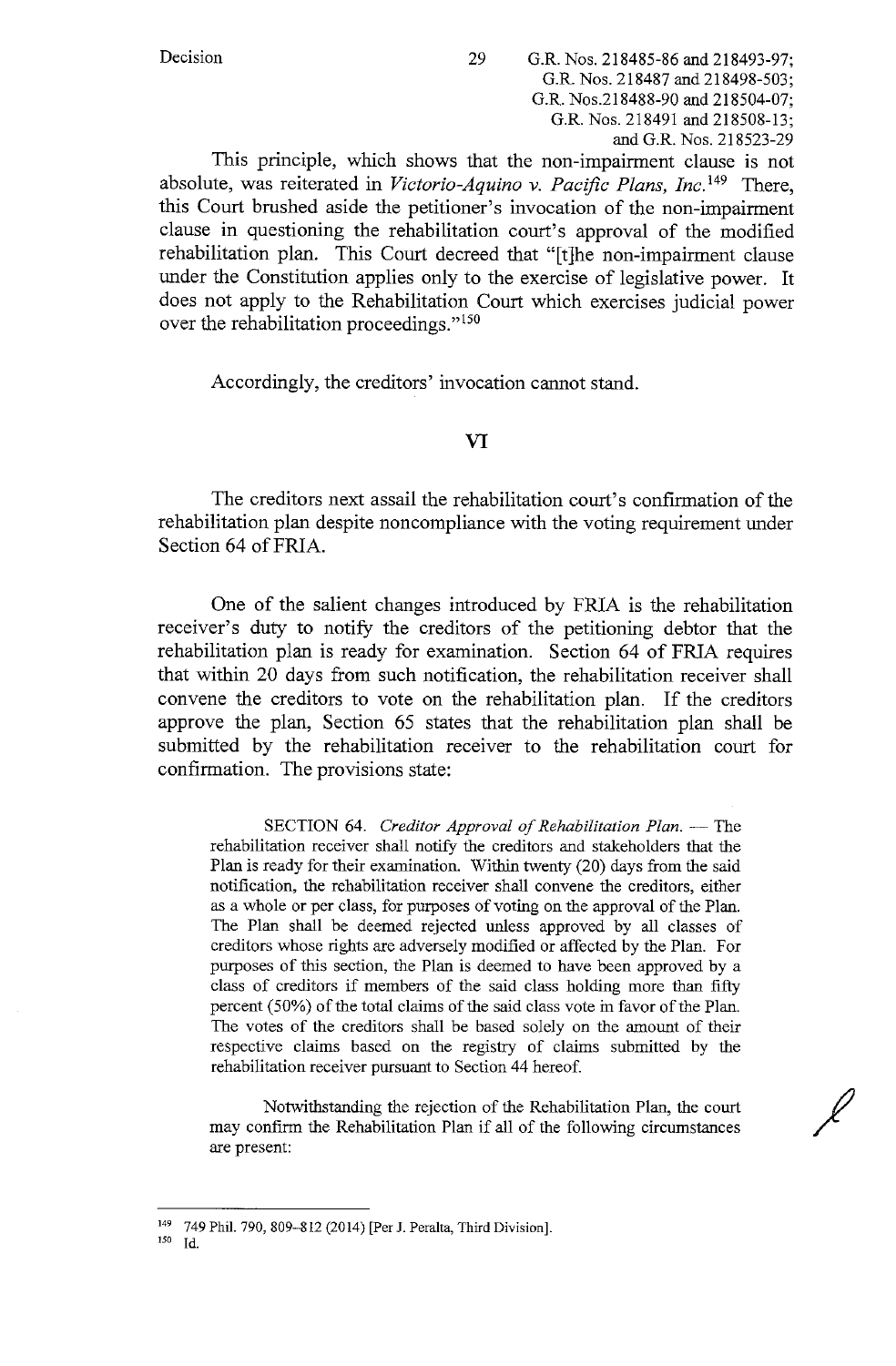(a) The Rehabilitation Plan complies with the requirements specified in this Act;

(b) The rehabilitation receiver recommends the confirmation of the Rehabilitation Plan;

( c) The shareholders, owners or partners of the juridical debtor lose at least their controlling interest as a result of the Rehabilitation Plan; and

( d) The Rehabilitation Plan would likely provide the objecting class of creditors with compensation which has a net present value greater than that which they would have received if the debtor were under liquidation.

SECTION 65. Submission of Rehabilitation Plan to the Court. -If the Rehabilitation Plan is approved, the rehabilitation receiver shall submit the same to the court for confirmation. Within five  $(5)$  days from receipt of the Rehabilitation Plan, the court shall notify the creditors that the Rehabilitation Plan has been submitted for confirmation, that any creditor may obtain copies of the Rehabilitation Plan and that any creditor may file an objection thereto.

If the plan is rejected by the creditors, the rehabilitation court may still confirm the rehabilitation plan, subject to certain conditions provided under Section 64. This power to override the creditor's disapproval of the rehabilitation plan refers to the rehabilitation court's "cram-down" power, which was first discussed in *Pryce* and then in *Bank of the Philippine Islands v. Sarabia Manor Hotel Corporation,* 151 where this Court said:

Among other rules that foster the foregoing policies, Section 23, Rule 4 of the Interim Rules of Procedure on Corporate Rehabilitation (Interim Rules) states that a rehabilitation plan may be approved even over the opposition of the creditors holding a majority of the corporation's total liabilities if there is a showing that rehabilitation is feasible and the opposition of the creditors is manifestly unreasonable. Also known as the "cram-down" clause, this provision, which is currently incorporated in the FRIA, is necessary to curb the majority creditors' natural tendency to dictate their own terms and conditions to the rehabilitation, absent due regard to the greater long-term benefit of all stakeholders. Otherwise stated, it forces the creditors to accept the terms and conditions of the rehabilitation plan, preferring long-term viability over immediate but incomplete recovery.<sup>152</sup> (Citations omitted)

However, as the Court of Appeals pointed out, the exercise of the cram-down power is not absolute. The rehabilitation court must ensure that ~ all circumstances provided under the second paragraph of Section 64 are

<sup>151 715</sup> Phil. 420 (2013) [Per J. Perlas-Bernabe, Second Division]. 152 **Id. at 436.**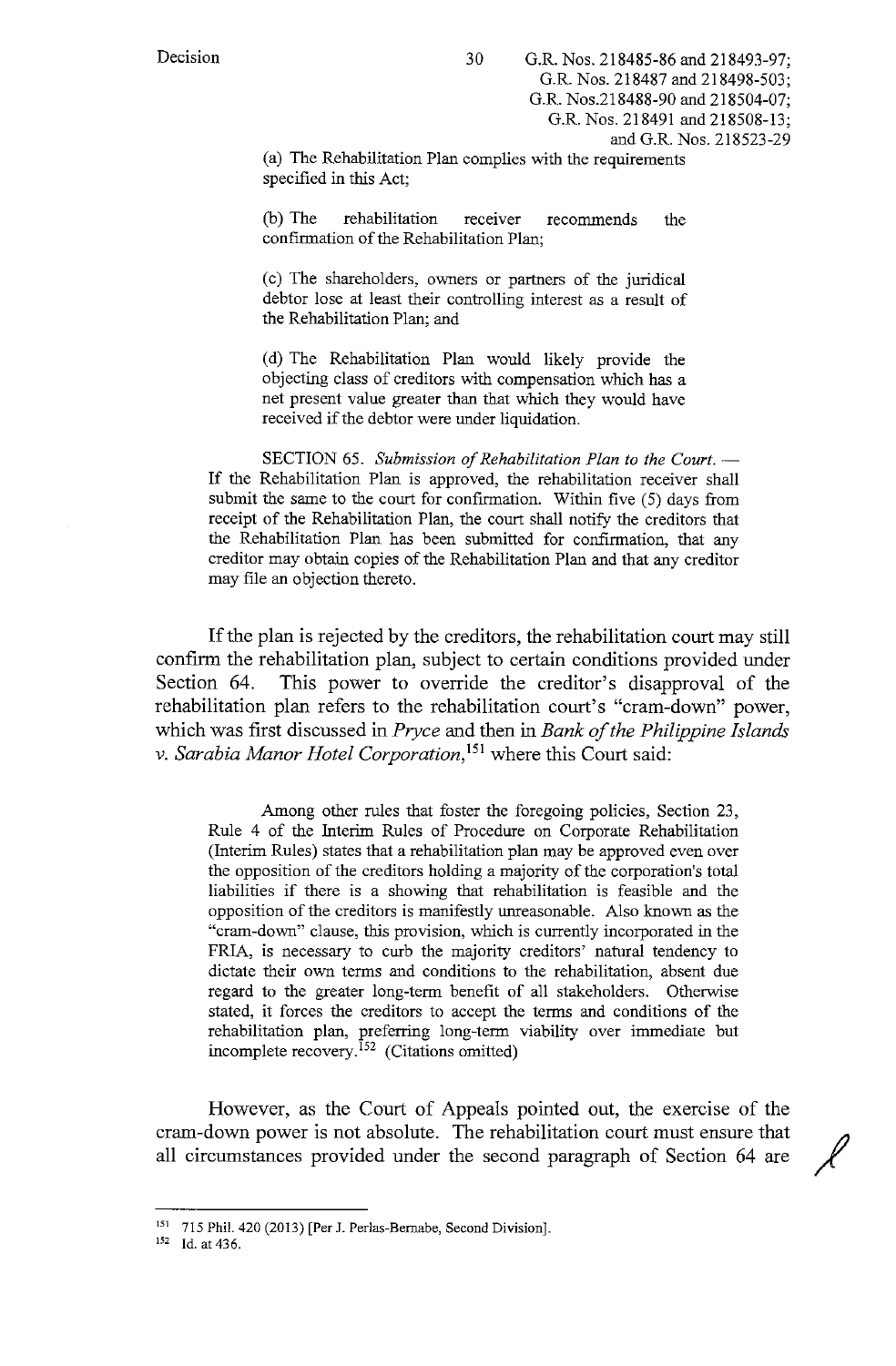present. Failure to comply with these conditions violates the creditors' right to due process.<sup>153</sup>

Notably, one of the requirements provided under Section 64 is the rehabilitation receiver's act of convening the creditors for purposes of voting on the proposed rehabilitation plan. Yet, here, the rehabilitation court confirmed the rehabilitation plan despite the creditors' failure to vote. Thus, the Court of Appeals decreed that the confirmation was premature and ordered the remand of the case to the rehabilitation court to convene the creditors and comply with the voting requirement. 154 In ruling so, the Court of Appeals applied the *Pryce155* ruling, which states:

Corporate rehabilitation is one of many statutorily provided remedies for businesses that experience a downturn. Rather than leave the various creditors unprotected, legislation now provides for an orderly procedure of equitably and fairly addressing their concerns. Corporate rehabilitation allows a court-supervised process to rejuvenate a corporation. Its twin, insolvency, provides for a system of liquidation and a procedure of equitably settling various debts owed by an individual or a business. It provides a corporation's owners a sound chance to re-engage the market, hopefully with more vigor and enlightened services, having learned from a painful experience.

Necessarily, a business in the red and about to incur tremendous losses may not be able to pay all its creditors. Rather than leave it to the strongest or most resourceful amongst all of them, the state steps in to equitably distribute the corporation's limited resources.

The cram-down principle adopted by the Interim Rules does, in effect, dilute contracts. When it permits the approval of a rehabilitation plan even over the opposition of creditors, or when it imposes a binding effect of the approved plan on all parties including those who did not participate in the proceedings, the burden of loss is shifted to the creditors to allow the corporation to rehabilitate itself from insolvency.

Rather than let struggling corporations slip and vanish, the better option is to allow commercial courts to come in and apply the process for corporate rehabilitation.

This option is preferred so as to avoid what Garrett Hardin called the Tragedy of Commons. Here, Hardin submits that "coercive government regulation is necessary to prevent the degradation of commonpool resources [since] individual resource appropriators receive the full benefit of their use and bear only a share of their cost." By analogy to the game theory, this is the prisoner's dilemma: "Since no individual has the right to control or exclude others, each appropriator has a very high discount rate [with] little incentive to efficiently manage the resource in order to guarantee future use." Thus, the cure is an exogenous policy to

<sup>153</sup> *Rollo* (G.R. Nos. 218488-90 and 218504-07, vol. I), pp. 40–42.<br>
154 Id. at 44.<br>
155 727 Phil. 1 (2014) [Per J. Leonen, En Banc].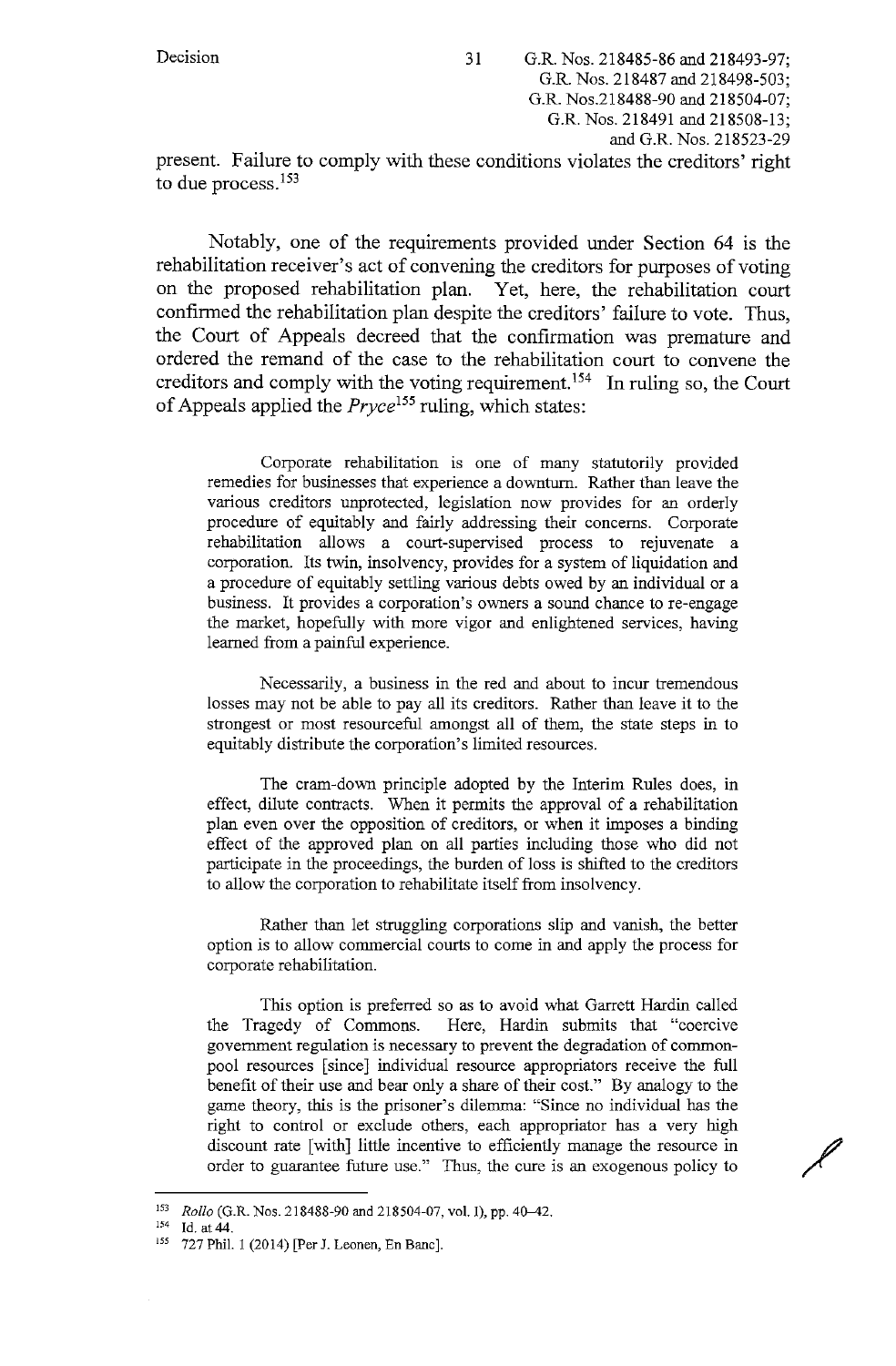equitably distribute scarce resources. This will incentivize future creditors to continue lending, resulting in something productive rather than resulting in nothing.

In fact, these corporations exist within a market. The General Theory of Second Best holds that "correction for one market imperfection will not necessarily be efficiency-enhancing unless there is also simultaneous correction for all other market imperfections." The correction of one market imperfection may adversely affect market efficiency elsewhere, for instance, "a contract rule that corrects for an imperfection in the market for consensual agreements may at the same time induce welfare losses elsewhere." This theory is one justification for the passing of corporate rehabilitation laws allowing the suspension of payments so that corporations can get back on their feet.

As in all markets, the enviromnent is never guaranteed. There are always risks. Contracts are indeed sacred as the law between the parties. However, these contracts exist within a society where nothing is risk-free, and the govermnent is constantly being called to attend to the realities of the times.

Corporate rehabilitation is preferred for addressing social costs. Allowing the corporation room to get back on its feet will retain if not increase employment opportunities for the market as a whole. Indirectly, the services offered by the corporation will also benefit the market as "the fundamental impulse that sets and keeps the capitalist engine in motion comes from the constant entry of new consumers' goods, the new methods of production or transportation, the new markets, and the new forms of industrial organization that capitalist enterprise creates."<sup>156</sup> (Citations omitted)

Here, the Court of Appeals did not definitively conclude whether the rehabilitation plan was viable. It did not decide the matter on the merits. On the contrary, and as expressly provided in the dispositive portion of its Decision, the Court of Appeals remanded the matter to the rehabilitation court, for the rehabilitation receiver to convene the creditors for the purpose of complying with the voting requirement under FRIA.

In line with the declared policy of FRIA to encourage debtors and creditors to collectively resolve their competing claims, and considering the potential exigencies that lurk and possibly tide over financially distressed corporations in the market, the prudent option is for this Court to affirm the Court of Appeals Decision and direct the rehabilitation court to convene the creditors for purposes of complying with the voting requirement.

However, this Court notes that Interco, et al. filed the Petition for Suspension of Payments and Rehabilitation in 2010. The case has been pending ever since. In the interest of judicial economy and efficiency, and

<sup>156</sup> Id. at 24-26.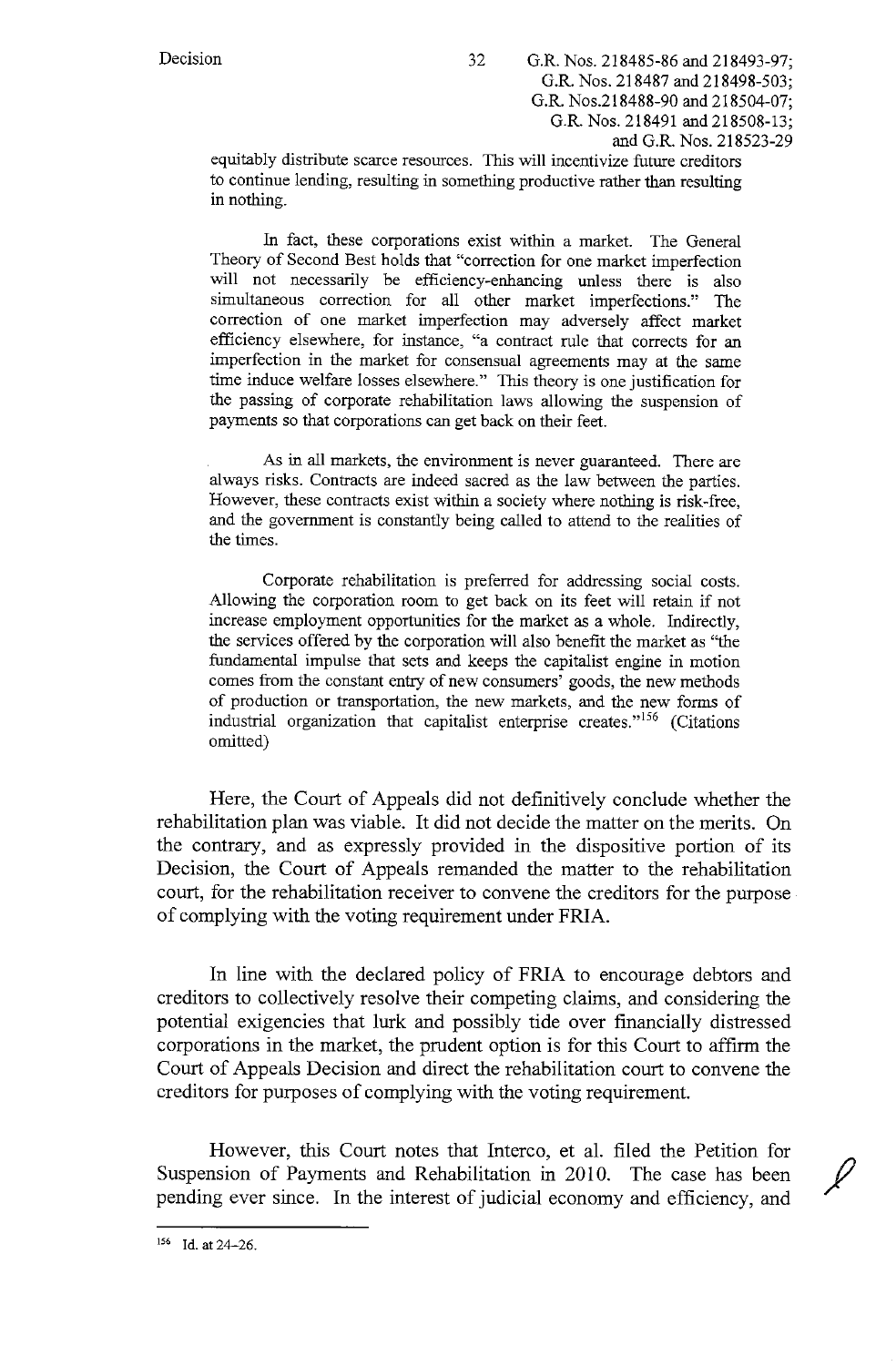given that the creditors were given ample opportunities to raise their objections to the Petition and the viability of the proposed rehabilitation plan, this Court finds a remand of the case unnecessary.

To recall, during the rehabilitation proceedings, Interco, et al.'s creditors filed their notice of claims 157 and Comments or Oppositions to the Petition.<sup>158</sup> Some of them likewise submitted their letter-compliance in response to the March 3, 2011 letter of the rehabilitation receiver.<sup>159</sup>

Further, the creditors admitted that a general creditors' meeting was held on April 6, 2011.<sup>160</sup> The creditors do not deny that during this meeting, they conveyed their comments and suggestions on the proposed rehabilitation plan. 161

Finally, the creditors filed before the rehabilitation court their comment or opposition to the revised rehabilitation plan submitted by the rehabilitation receiver. Notwithstanding the creditors' oppositions, the rehabilitation court found ''the petition to be well grounded, proper and in order" and the rehabilitation of Interco, et al. feasible.<sup>162</sup>

This Court stresses that the rehabilitation court can best decide on the rehabilitation plan's feasibility and viability. Owing to its technical expertise and in-depth knowledge on rehabilitation proceedings, the rehabilitation court is in the most advantageous position to receive and scrutinize the evidence submitted by the parties. Having witnessed firsthand the manner and decorum of the parties involved, the rehabilitation court has insight on nonverbal cues exhibited during the proceedings.

**WHEREFORE,** the Petitions are **PARTIALLY GRANTED.** The assailed November 18, 2014 Decision and May 13, 2015 Resolution of the Court of Appeals in CA-G.R. SP Nos. 04357, 04390, 04404, 04409, 04419, 04676, and 04695 are **REVERSED and SET ASIDE.** 

The July 8, 2011 Resolution of the Regional Trial Court of Zamboanga City, Branch 12, which approved the revised or modified rehabilitation plan, is **REINSTATED.** The Regional Trial Court, sitting as rehabilitation court, is directed to proceed with the rehabilitation proceedings in accordance with the provisions of the Financial

<sup>&</sup>lt;sup>157</sup> *Rollo* (G.R. Nos. 218488-90 and 218504-07, vol. I), pp. 426–427.<br>
<sup>158</sup> 1d. at 16 and 277–289.<br> *Rollo* (G.R. Nos. 218488-90 and 218504-07, vol. II), p. 760.<br> *Nos. Rollo* (G.R. Nos. 218488-90 and 218504-07, vol.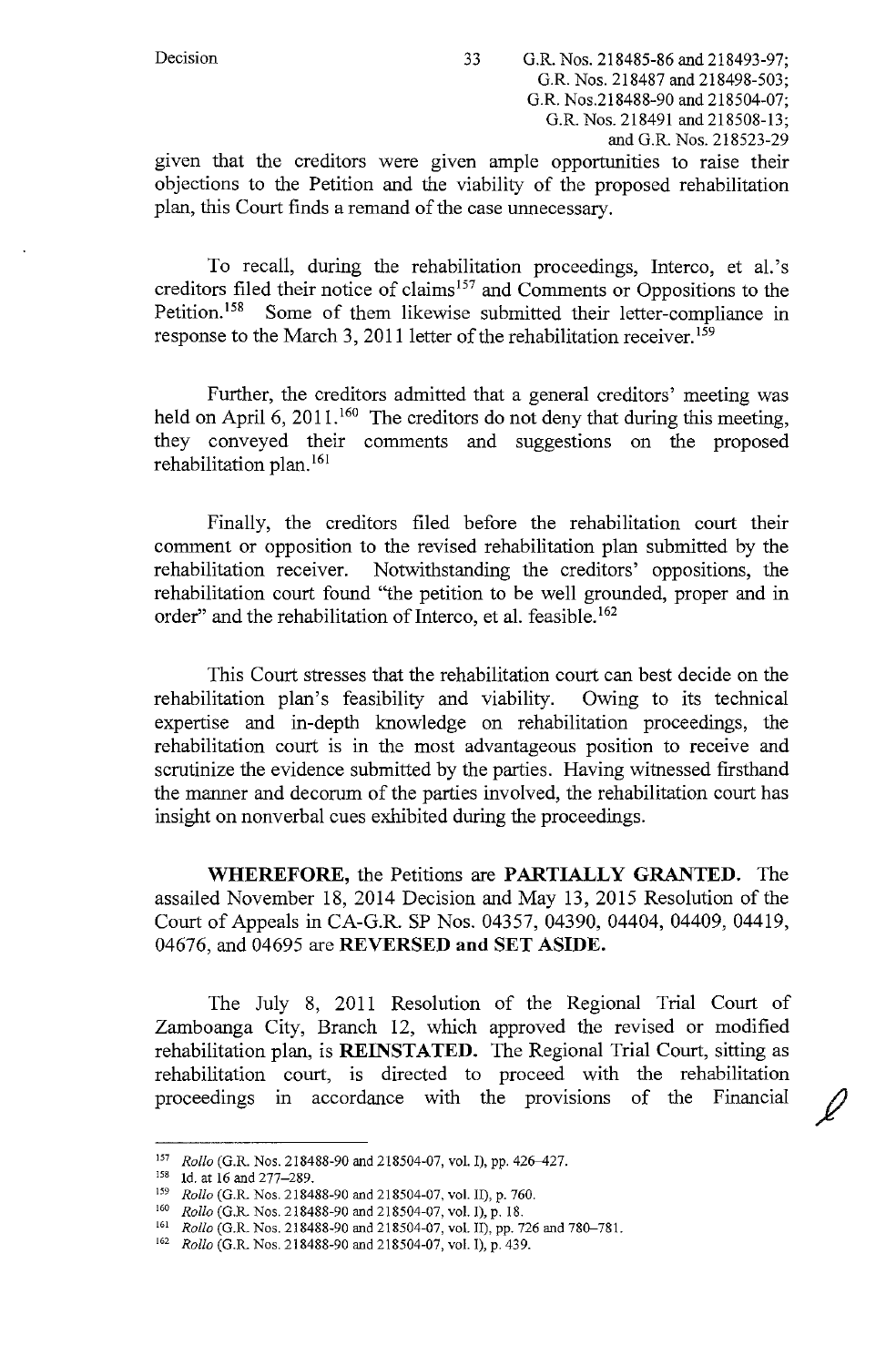Rehabilitation · and Insolvency Act of 2010 and the 2013 Financial Rehabilitation Rules of Procedure.

# **SO ORDERED.**

\ **MARVI** F. LEONEN Associate Justice

WE CONCUR:

' Associate Justice

**HENRY JEAN PAUL B. INTING** 

**EDGARDO L. DELOS SANTOS** 

Associate Justice

Associate Justice

**JHOSEPYZLOPEZ** Associate Justice

# **ATTESTATION**

I attest that the condusions in the above Decision had been reached in consultation before the case was assigned to the writer of the opinion of the Court's Division.

MARVIC M.V.F. LEONEN Associate Justice

Chairperson